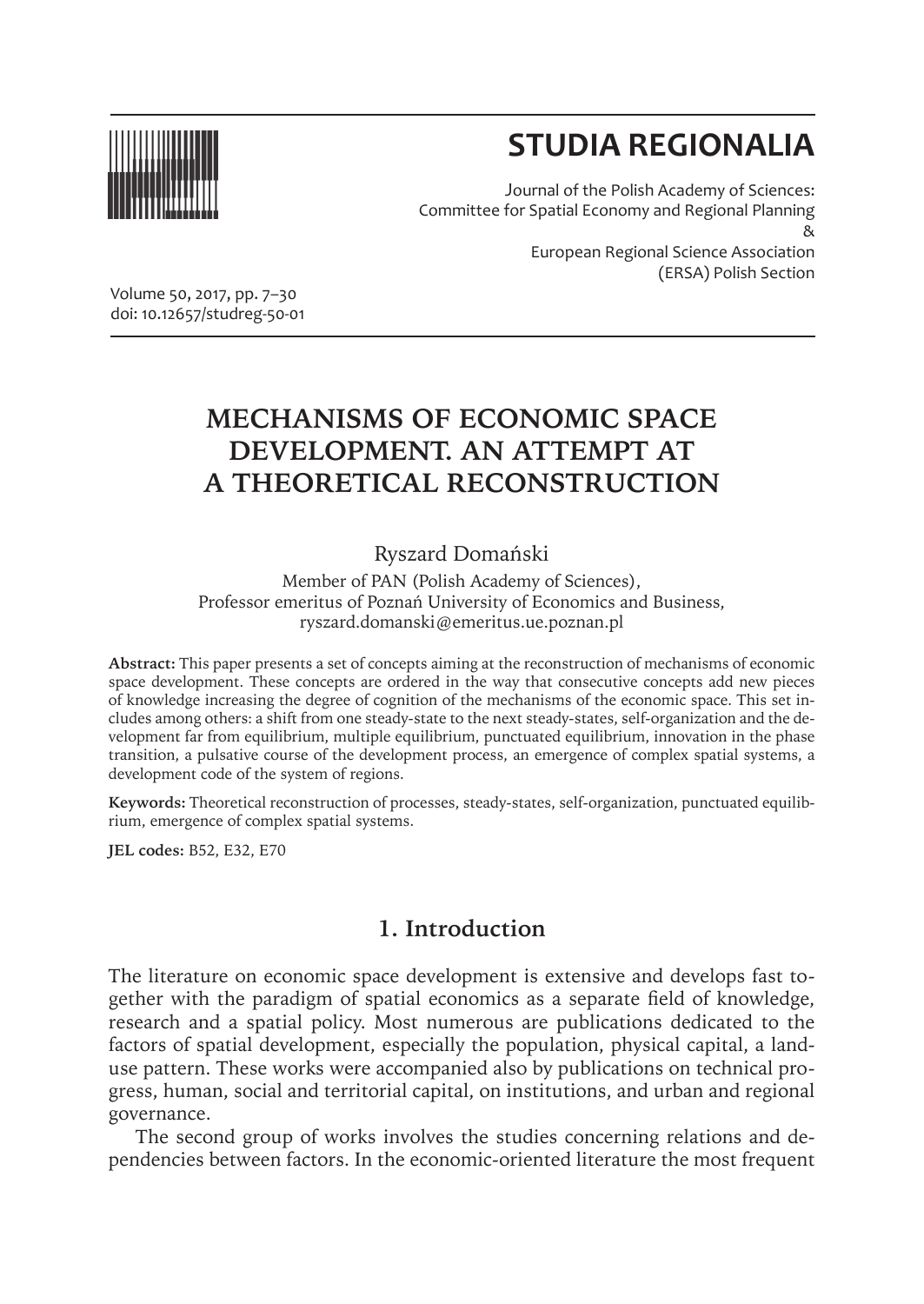are studies inspired by economic growth theory, e.g. the studies of relations and dependencies between the production and capital, work, infrastructure, investments in production and services. Gradually, there were also more and more positions of the literature dealing with more complicated issues, that is with feedback, agglomerations, adaptation processes, networks of cities and regions, fluctuations of economic activity in space, core-peripheries relations, spatial diffusion of innovation and economic growth, knowledge spillovers, the learning cities and regions that learn, the self-organization of the economic space. A significant event was the formation of new economic geography and rewarding its founder, Paul Krugman, with the Nobel Prize in science. Creative teams and scientific centres continued to investigate geo-economic and spatio-economic issues. The subjects were not always new. The issue here was to explore already known problems and their modification, and to give research methods an operational form which would enable empirical studies and practical application. However, there were also novelties. This can be ascribed to the issues of evolution in the economic space and its complexity. There appeared many interesting research subjects related to it, the study of which paves the way for a new, evolutionary trend in spatial economics.

The main idea of this trend is an attempt to inquire into the mechanisms of economic space development. Previous research on the factors of the development of cities, regions, countries and the global economy and relations between them led to the expression of numerous conceptions emphasizing various aspects of this complicated concept structure. Apparently, there is no coherent theory explaining the structure and functioning of the mechanisms of economic space development. This study does not seek to present the history of spatio-economic and geographic thought related to its subject. This would require a separate, considerable work. Naturally, we cannot do without the use of the valuable output produced by subsequent schools of thought in economics, especially the neoclassical one, and also without an attempt to create theoretical bases for economic geography started by Christaller (1933). We will focus, however, on the latest conceptions.

#### **2. Towards a theoretical reconstruction of mechanisms**

The mechanism of economic space development in a theoretical sense (non-substantial) is understood here as the pattern of interrelated elements, relations and processes which stimulate and develop spatio-economic movements and transform space. The basis is the present state of spatial development. Practically, we will study this state in the form developed after the World War II at the scale of cities, regions, countries and at the entire globe. Dendrinos (Dendrinos & Mullally 1985; Dendrinos 1992) specified this general definition introducing the following hypotheses: 1) the evolution of each large metropolitan area is determined by a code which can be empirically assigned to it; 2) the code of a particular metropolitan area is the result of the potentials of all the remaining metropolitan areas and reasonable individual and collective dynamic actions of particular areas; 3) the basic principle determining the code is a relative parity of attractiveness prevailing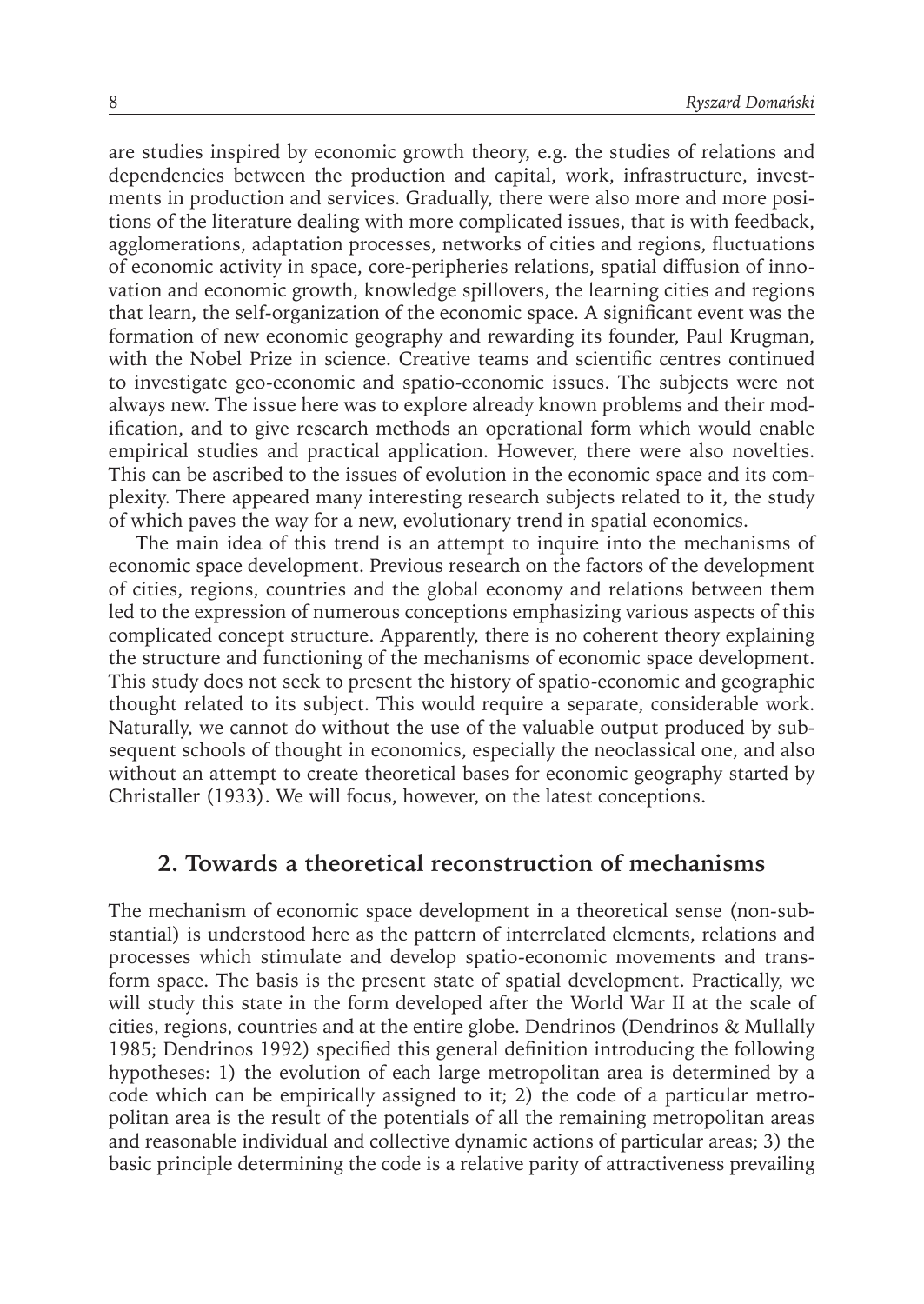in the national and international patterns; 4) continuous desire of particular agglomerations to achieve a favourable parity of attractiveness lead to quick changes in their socio-economic structures in a short time horizon. In a long time horizon, the level of a relative parity is only subject to slow dynamics.

Interdepences combining elements of the economic space stimulate multiple interactions (economic, social, political, cultural, ecological etc.), which manifest themselves as national, international and inter-period flows. The main types of such interactions are the population migrations, the exchange of goods, capital and information flows. Movements in time and space co-occur with them leading to the dissemination of such phenomena as new technologies, ethical standards, social ideas. They are indispensable for economic growth and progress. These interactions also result in negative developments, such as a spread of unemployment, poverty and environmental pollution, the exhaustion of natural resources, the emergence of political dominations, and destructive cultural paradigms and demographic tendencies.

If we, in a theoretical (non-substantial) sense, imagined the economic space as a virtual map divided into different fields, we could notice that many fields are gradually filled out while others remain empty. The distribution of the occupied and empty fields is irregular; they take up various parts of space. The process of gaining knowledge about the economic space consists in the filling of subsequent empty fields by formulating new conceptions. This reduces our ignorance. New elements can change the structure in various directions. Occupied and unoccupied fields form a new structure. Of great significance is a creative intuition suggesting the choice of direction. It is based on the knowledge already accumulated and the acquired experience. Thus, the knowledge is broadened and its new structure is formed. This work seeks to make a step towards it.

## **3. Project of a theoretical reconstruction of spatial processes**

In this part of the work we make an attempt at a tentative outline of the mechanisms of economic space development referring to the line of thinking presented in the previous chapter. This project will be an organized set of traditional and new conceptions of dynamics and the economic space evolution. It will involve adding conceptions which occupy subsequent fields on a virtual map. Thus, an increasingly complex configuration of occupied fields is created, which is indicative of gradual expansion of knowledge about the mechanisms of economic space development. According to a dominant trend in theoretical studies in spatial economics, this knowledge will have a form of models and hypotheses. Its cognitive value will depend on whether its explanatory power concerning spatial development is greater than that of competitive conceptions. An assessment of whether, and to what degree, such an increase takes place is the task of scientific criticism. A brief discussion of the mechanisms reconstructuring economic space development is presented below where only the main courses of action of these mechanisms will be described. The next chapter will expand on its details.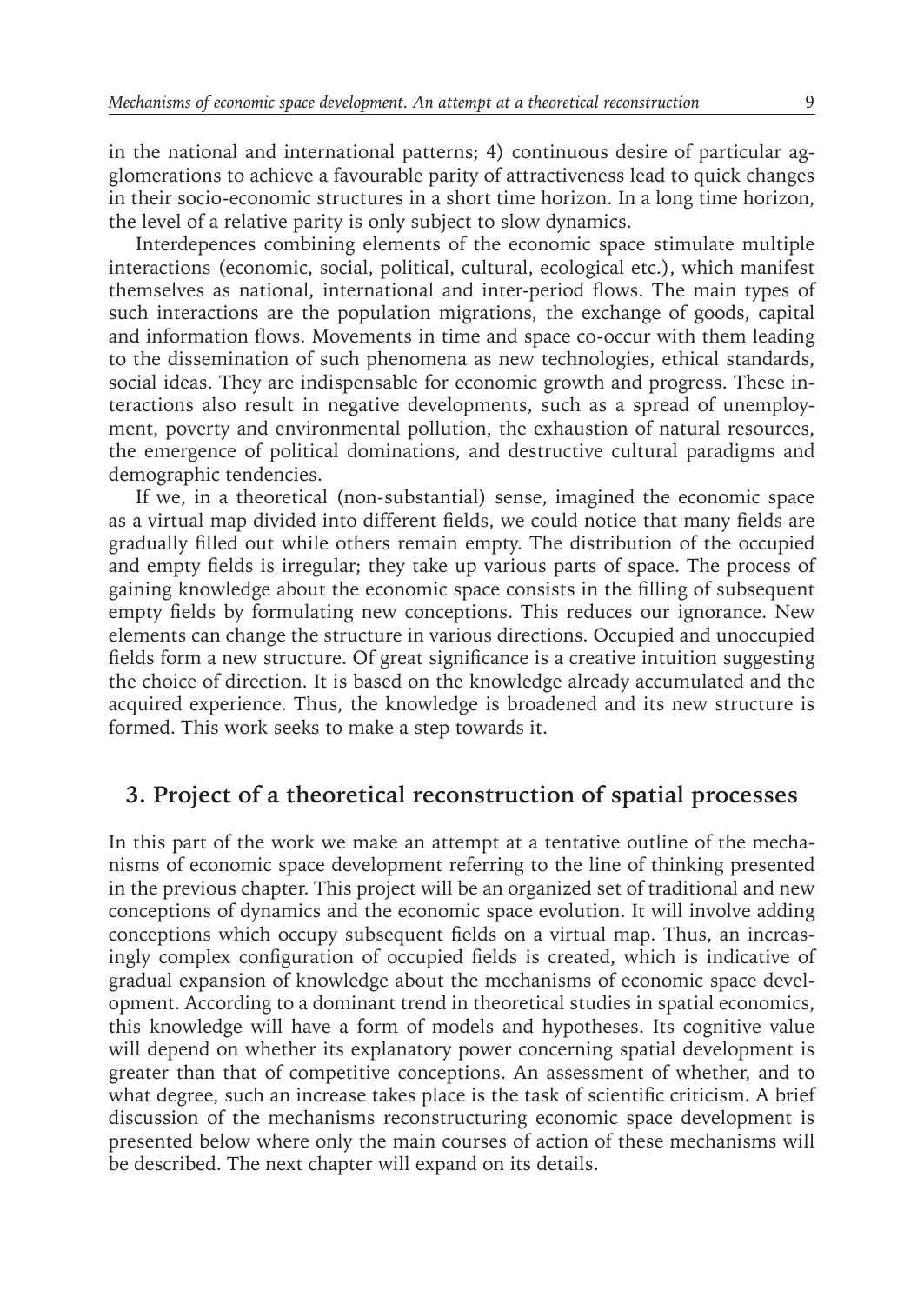Neoclassical models presenting the functioning and development of cities, regions, countries and the global economy are developed relatively the best. In the past years and decades, the author devoted several works to this subject so it will be not repeated in this article. These works stem mainly from the idea of the economic growth of the areas of different sizes. The issues listed in the further part of this article are mentioned by the authors with innovative approaches. There are no comprehensive studies and the present author does not aim to change it. In this part of the article they are reviewed and in subsequent parts they will be discussed further. He intends to organize the issues which make up the conception of the mechanisms of economic space development. It is not an usual classification, however. What is outlined is a certain arrangement aiming at a theoretical reconstruction of the development process of the economic space.

The neoclassical model of growth leads to a steady-state in the long run. This is the state when the production, capital, employment and investment growth rates are the same. In the graphic form, this state takes the form of a parabola and in the next stages of development, a pulse curve.

The dispersed action of different entities filling the geographical space are ordered by a self-organization system. Self-organization occurs when spatial systems meet three conditions: they are open to an exchange with the surrounding area, their development is non-linear, and new cities and regions as well as the existing ones develop far from the equilibrium.

Generally, there are several places – candidates for the new dynamics of economic growth. The new dynamics is accelerated, but only in short periods of time. In the graphic form its development line is steep. Between periods of accelerated dynamics (rising development lines) there are longer periods of slighter changes. This type of variability is called a punctuated equilibrium (a term comes from geology).

A punctuated equilibrium suggests that the conception of a multiple equilibrium may be inspiring in the research on the development process of spatial systems. In a market economy a multiple equilibrium appears when the degree of the use of production factors varies in different places. In such conditions an economy with a given resource of production factors may display many equally plausible equilibrium states. They can be classified according to the Pareto optimality. Which of these multiple equilibria is going to be reached or selected will depend on the initial state and the chain of creative transitions.

Evolutionary genetics makes it possible to explore this type of variability more thoroughly and give it a precise form. This is possible thanks to a model known in the literature as Price's model (1970). It is the equation which is a formal, thorough and precise description of biological evolution and enables the reconstruction of the evolutionary process by distinguishing selection factors and transmutation factors. Slow and quick changes occurring under the influence of radical innovations are the equivalents of these factors in the economic space.

Trends in the development of cities, regions and countries show steady tendencies. They are mapped by a code which is a record of individual and systemic features and which determines the transmission of hereditary features.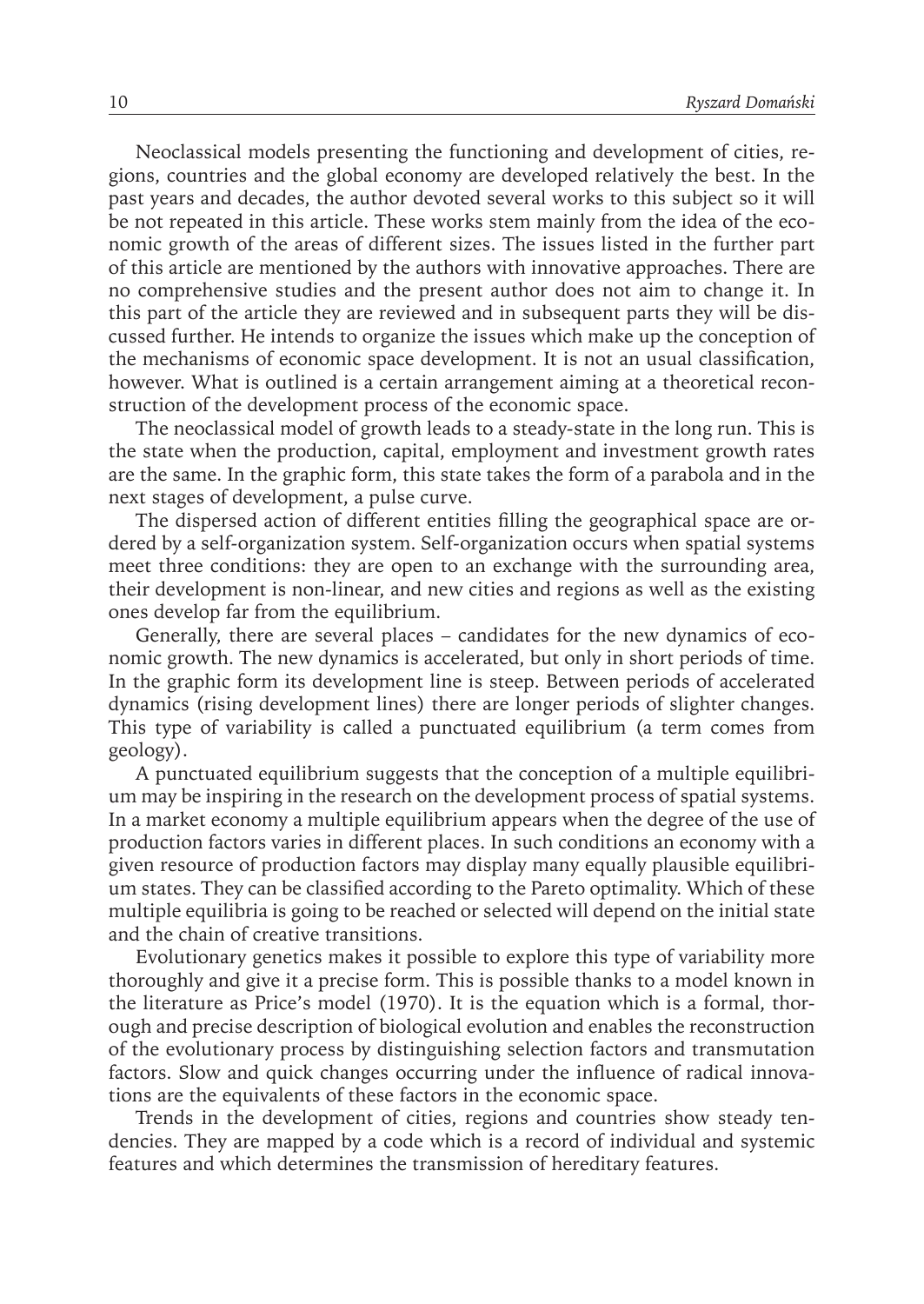Innovations in the transition phase. A shift from a less organized state to sustainable development requires innovation at a larger scale than those implemented on the gradual development path. In order to achieve the objective, these innovations should create a coherent system involving changes in technology, infrastructure, economic and social behaviour patterns, cultural values and politics.

The main conceptions mentioned in this part of the article will be highlighted in the next chapter, the excerpts of which have been taken from the author's larger work devoted to a theoretical issues of spatial economics (Domański 2018).

## **4. Reconstruction elements of the mechanisms of economic space development**

#### **A shift from a steady-state to the next steady-state**

The movement in metropolitan areas is a combination of two movements (Dendrinos & Mullally 1985, pp. 62–64): one toward a steady-state, usually spiralling downwards and a movement made by a shift to a new steady-state. The first type is called a proper movement, whereas the second one, produced by a shift in the equilibrium, an apparent movement. A proper movement is endogenous within a city and is an adjustment mechanism to static surroundings, while an apparent movement is made under the influence of changes in the surroundings. The apparent movement is related to a slow equilibrium; the proper one with a fast equilibrium.

Dendrinos and Mullally showed that in the USA the development paths of metropolitan areas were not random; on the contrary, they manifested qualitative features consistent with dynamic models of a Lotka-Volterra type. In rare cases in which disturbances occurred, computer simulation allowed are production of changes in the model parameters and the demonstration of a certain consistency in these changes.

Two conclusions can be drawn from the conducted statistic observations. The first one suggests that random events in a system of metropolitan areas are not frequent: they were not recorded during the 90 years of observations. This conclusion can be accepted only with a certain reservation. This is so because in this period severe nationwide shocks appeared. Urban areas experienced also radical changes in technology and in people's behaviour: the use and possession of cars became more common, the conditions of production and life styles changed, large shopping malls were built. Moreover, government functions changed, suburbs appeared, single-family housing developed, and urban renewal processes intensified. In the light of these facts, the second conclusion must be accepted. Technological, economic, social and spatial shocks affect only selectively the steady-state of cities which in the vast majority demonstrate resilience to radical changes. This statement shows that a relative position of particular cities in the national economy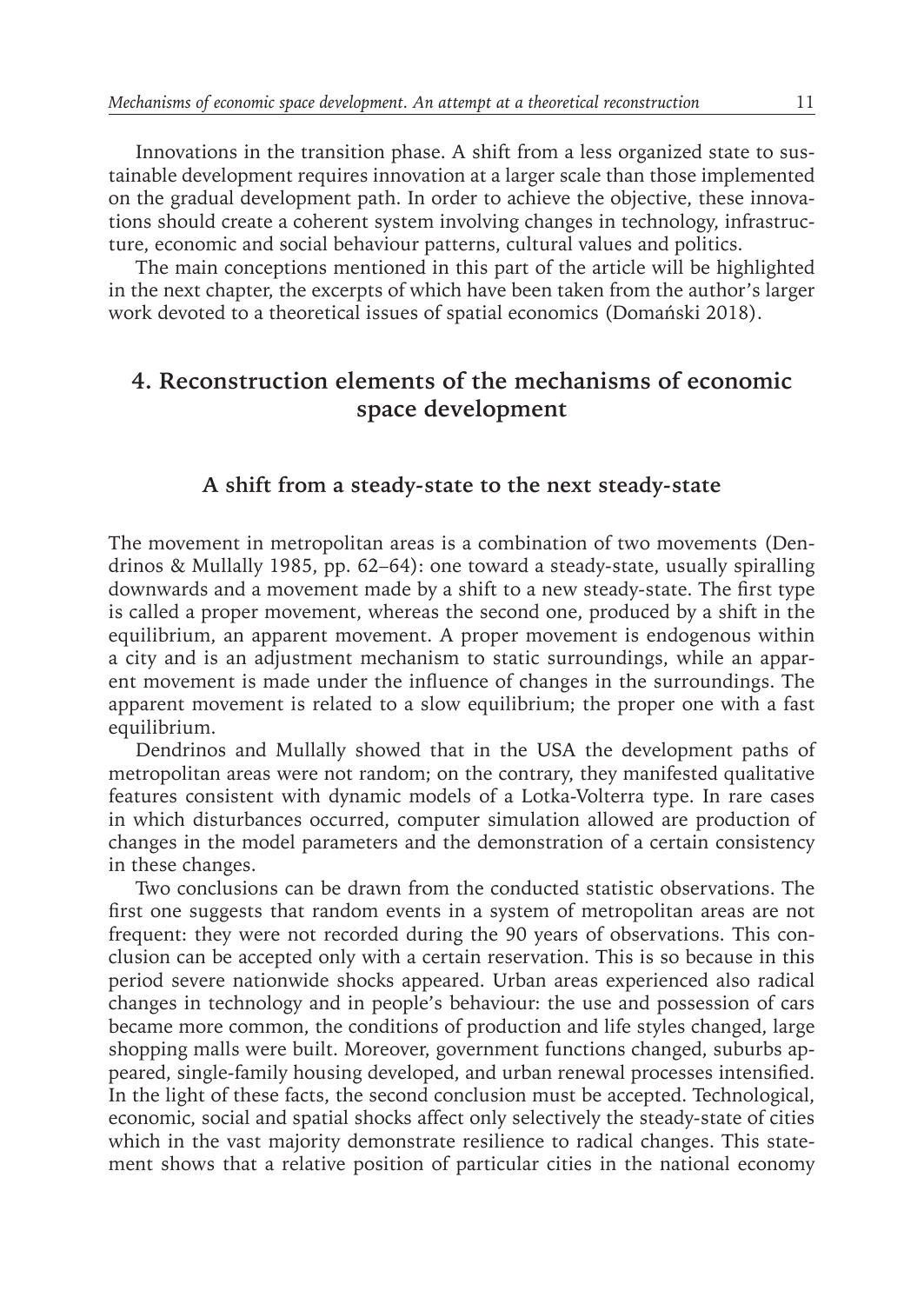expressed in terms of comparative advantages did not change so often (approximately in 100 years).

The following conclusions can be drawn from the historical analysis of city dynamics and the relations between cities: in the development of metropolitan areas what took the longest was the movement towards a steady-state expressed in a relative number of the population and in per-capita income. On this dominant path, cities lose the production and income potential they created thanks to comparative advantages. As they were reaching the borders of their production capacity cities succumbed to disturbances. These disturbances shift older metropolitan areas toward a new steady-state. This new long-term equilibrium can be related to a lower or higher relative number of the population and variable per-capita income.

The recent history proves that in older and larger metropolitan areas attempts are made to partially renew exhausted income potential. By transforming old and depreciated physical capital and new investments in small towns linked to the transformation of labour resources, previous industrial base of metropolitan areas changes from the dominant processing industry to service activity, especially to specialized services (banking, insurance, R&D centres, meeting new consumer needs).

Before the change in the policy of enterprises and public institutions toward technical progress stimulation, production per worker increases at fixed rate in such a way that the logarithm of the production value per worker rises linearly (Jones 2002, pp. 36–45). After the change in the policy, production per worker starts growing faster. This accelerated growth lasts as long as the production-technology ratio reaches its new steady-state. In this point an increase returns to a new long-term level (a fixed rate of technical progress).

Technical progress can offset a tendency to a decrease in marginal income from capital and in the long run countries exhibit per capita GDP at such a growth rate as the rate of technical progress. The process in which capital, consumption and the population grow at a fixed rate is called a steady state growth path.

#### **Self-organization and transformations far from an equilibrium**

Darwin's theory of evolution replicates a gradual formation of increasingly advanced and more complex species. Boltzmann, in turn, formulated the basis of the process in which the world will gradually lose its structure and that will lead to the state of the so-called heat death.

The question arises how to accommodate these two completely contradictory points of view. Attempts to reconcile these views made by Prigogine (1967), Haken (1997) and Weidlich (1991) turned out to be fruitful. As a result, a bridge between physics and animated nature and its evolution was created. Haken and Weidlich formulated the theory of synergetics defined as a multi-discipline field of knowledge searching for universal regularities in the functioning and development of macrostructures forming in multi-component systems as a result of the mutual interaction of components. Prigogine's contribution is the theory of self-organization related to the term of dissipative structures.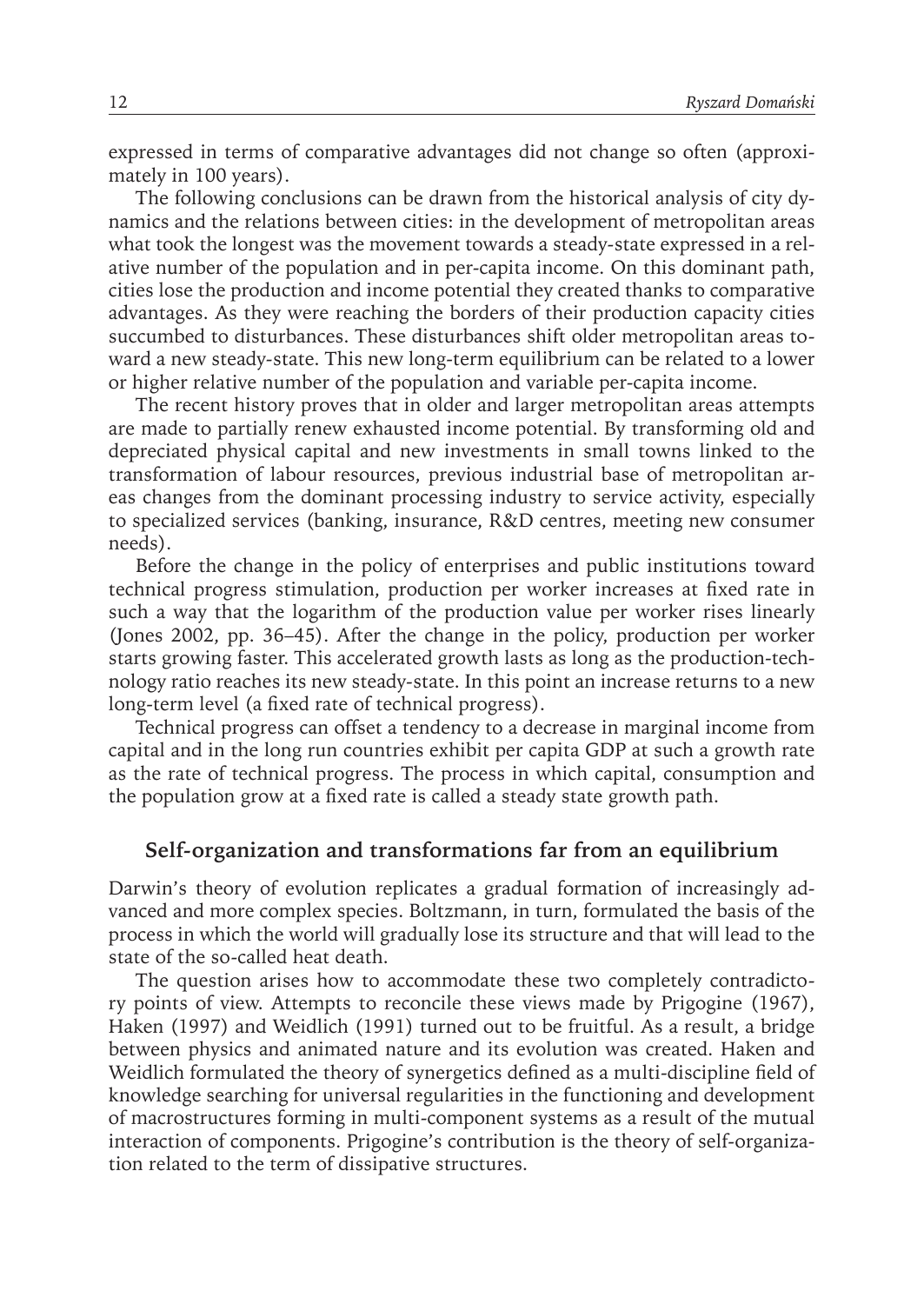The dissipation of energy is understood as the scattering of organized forms of macroscopic movement in an irreversible process of transformation into chaotically distributed energy, usually into the thermal energy of the movement of particles. Matter is also subject to dissipation. The reverse processes, that is the self-organization of scattered particles from which new structures called dissipative structures emerge, are parallel to the processes of dissipation of energy and matter. Self-organization processes may involve ever wider spheres as a result of which more and more complex dissipative structures emerge which display new properties and are able to perform new functions.

Self-organization of a system takes place when three conditions are met. First, the system must be open, i.e. it has to be able to exchange matter and energy with the surrounding area. Second, it must be non-linear (described by non-linear systems of equations). A linear system in the development process replicates only its structure, although it may also enlarge its size. However, for the system to develop, its structure has to change. Third, the system can transform far from the previous equilibrium. If the system exists close to the equilibrium, minor deviations from this state can be contained, as a result of which it returns to the equilibrium. These states are called a dynamic equilibrium due to the movements occurring around the equilibrium point or line, but without a change of the main trajectory, and the ability to return to the equilibrium state is called the system stability. The movements occurring close to the equilibrium state are too weak to change the system structure. They can slightly change the direction of the system, and then deviate to the opposite one. They cause the fluctuations around the equilibrium state, but in a narrow band in which the return to the equilibrium is possible. The change of the system structure can only take place far from the equilibrium.

### **Multiple equilibrium**

A plain lecture on a multiple equilibrium was presented by Bludnik (2012, p. 126). Its starting point is "the potential appearance of many equilibria in the market economy, different in terms of the degree of the use of production factors. A direct reason for the multiple equilibrium is no possibility to harmonize all the decisions made individually by rational entities at the central level. As a result, the economy with a given resource of productive factors displays a series of potential, equally probable states of equilibrium which can be classified according to the Pareto optimality criterion".

In the literature on spatial management the issue of a multiple equilibrium is considered in terms of path dependence. In contrast to a steady state economic process, in each path-dependent economy specific details and the sequence of historical events govern the course of development. Historically it is called a random (uncertain) evolution. In this system the current state of the economy depends on its origins and the way it has reached this state. In such a historical process there is nothing that would require the demonstration or achievement of the state of a stable equilibrium. The conception of path dependence can be argued to be basically antagonistic in relation to the equilibrium methodology. According to the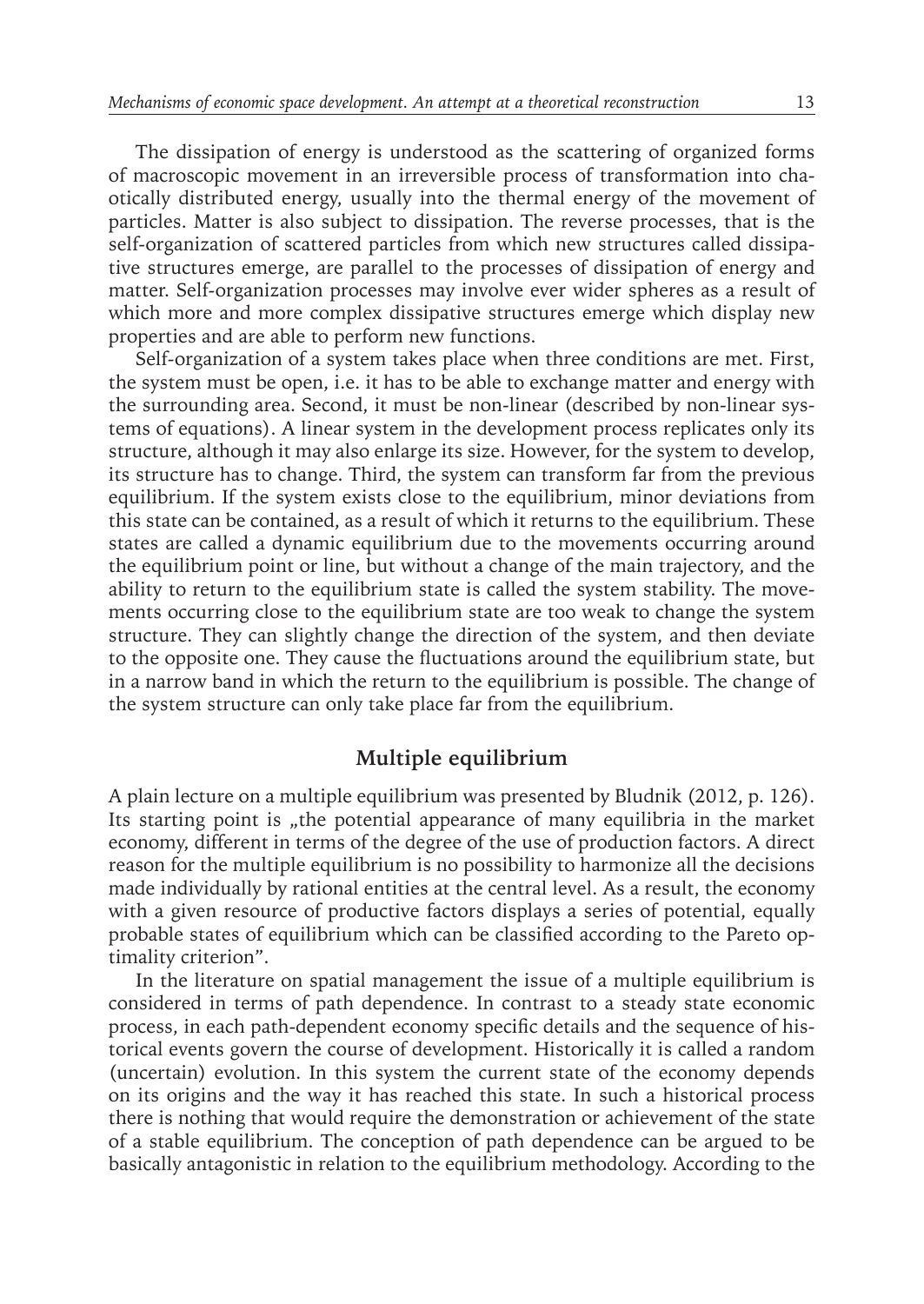second conception, the state of a long-term equilibrium can be defined and reached regardless of the path that led to it, while in the path-dependent conception each long-term configuration achieved by the economy will depend on the path that led to it. Thus, there is no economic result and the result independent of history or context settled in advance. The argumentation that the economy, its landscape is a path-dependent historical process would seem incongruent with the argumentation that this is a balance process.

However, emphasizing the need to go beyond the equilibrium methodology of the main stream economy, path-dependent theoreticians restrain from questioning the idea of equilibrium thinking in general. A new approach to a historical economy was made in the form of the path-dependent balance analysis. This strategy of the reconciliation of the contradiction seen in this sentence aims to define path dependence in terms of the dynamics related to certain kind of non-ergodic processes and the systems with the multitude of marginal distributions, i.e. multitude of equilibrium.

Theoretical works on dynamics and path dependence enable economists to keep the possibility that instead of searching for the dynamics of one unique equilibrium, they should consider the process which seeks an evolving and historically probable equilibrium. The events of low importance, random in character, especially those which occur at the beginning of the path may be significant for the selection of one set of stable equilibrium or attractors. Which of these multiple equilibria is going to be reached or selected will depend on the initial state of the system, on the initial random events and the chain of transitions created by the repeated interactions of the system in time. In this sense there is no *ex ante* unique pattern of an economic system as in general equilibrium theory. Real marginal distributions depend on history and especially on where an economic system was formed (e.g. what was the technology and industrial structure). Next, when the path-dependent process blocked a system (technological, industrial) in one of the alternative stable equilibria (or attractors), the unblocking of any particular path or attractor requires an external shock to create new possibilities.

#### **Punctuated equilibrium**

Graphs depicting economic growth in cities, regions and countries are in the shape of more or less wavy curves. Their analysis shows a certain similarity with a hypothetical development image called a punctuated equilibrium. In this hypothesis, the variability of development curves forms in such a way that the rises are short-lived, whereas the sections preceding and following them are smoother and relatively longer. The rises expressing the acceleration of dynamics interrupt a foregoing tendency of smooth fluctuations, and an activated system shifts to a new trajectory which can be an upward or downward curve with smooth fluctuations.

This chapter does not aim to verify the hypothesis of a punctuated equilibrium. What is intriguing, however, is the pattern of development curves in the economic space, which displays certain properties of such tendencies. We want to emphasize one of these properties, namely the occurrence of relatively short-lived rises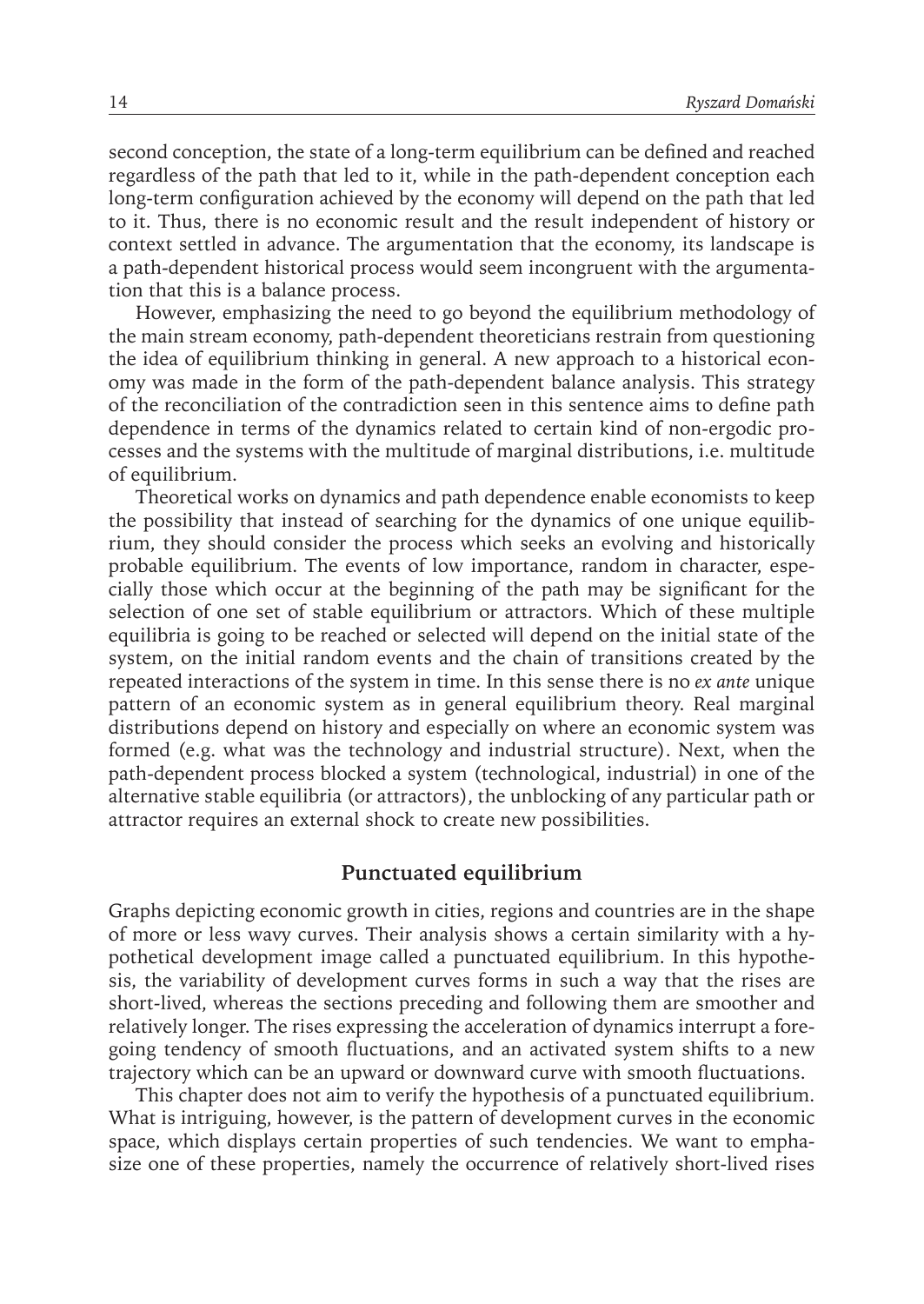against the background of the tendencies taking place in a longer period of time. We will call such rises phase transitions. Their adoption for the subject of the research is justified by their significance in the evolutionary process of the economic space. In their course, mechanisms of growth are modified, structures of systems transform and qualitative changes in the economic space occur. Under the term 'economic space' we will understand a set of economic activities the position of which is indicated, through the analogy to the definitions of physical spaces, by temporal coordinates and three spatial coordinates. We consider a temporal coordinate as the dependence of development on the initial state and the variability of the development path. Two spatial coordinates determine the size and shape as well as the position of cities, regions and countries in relation to other areas, especially those well-developed. In the place of the third spatial coordinate we put socio-economic factors. The most often used is the value of the GDP or its value calculated per inhabitant (as in this chapter). However, there are many socio-economic factors functioning in space so the third spatial coordinate must be presented in the form of a vector with many elements (physical, human, and social capital, work, research and development, technical and social infrastructure, etc.). Deciphering of phase transitions and mechanisms of growth makes it possible to explain the dynamics of spatio-economic changes; it is the core of the theory of space-time evolution. In the future research in this field, it would be advisable to seek the formulation of the law of motion in the economic space evolution.

The curves depicting the economic growth of cities, regions and countries are similar. Their generalization would require a separate analysis. Focusing on the character of rises, we only offer comments about the graphs of the economic growth of European countries and their capitals. Taking capitals into account, we want to have an access to the course of development of probably the most dynamic spatial units that characterize urban systems. Figures 1–4, drawn based on the statistical data available to the author, can be a basis for the comments.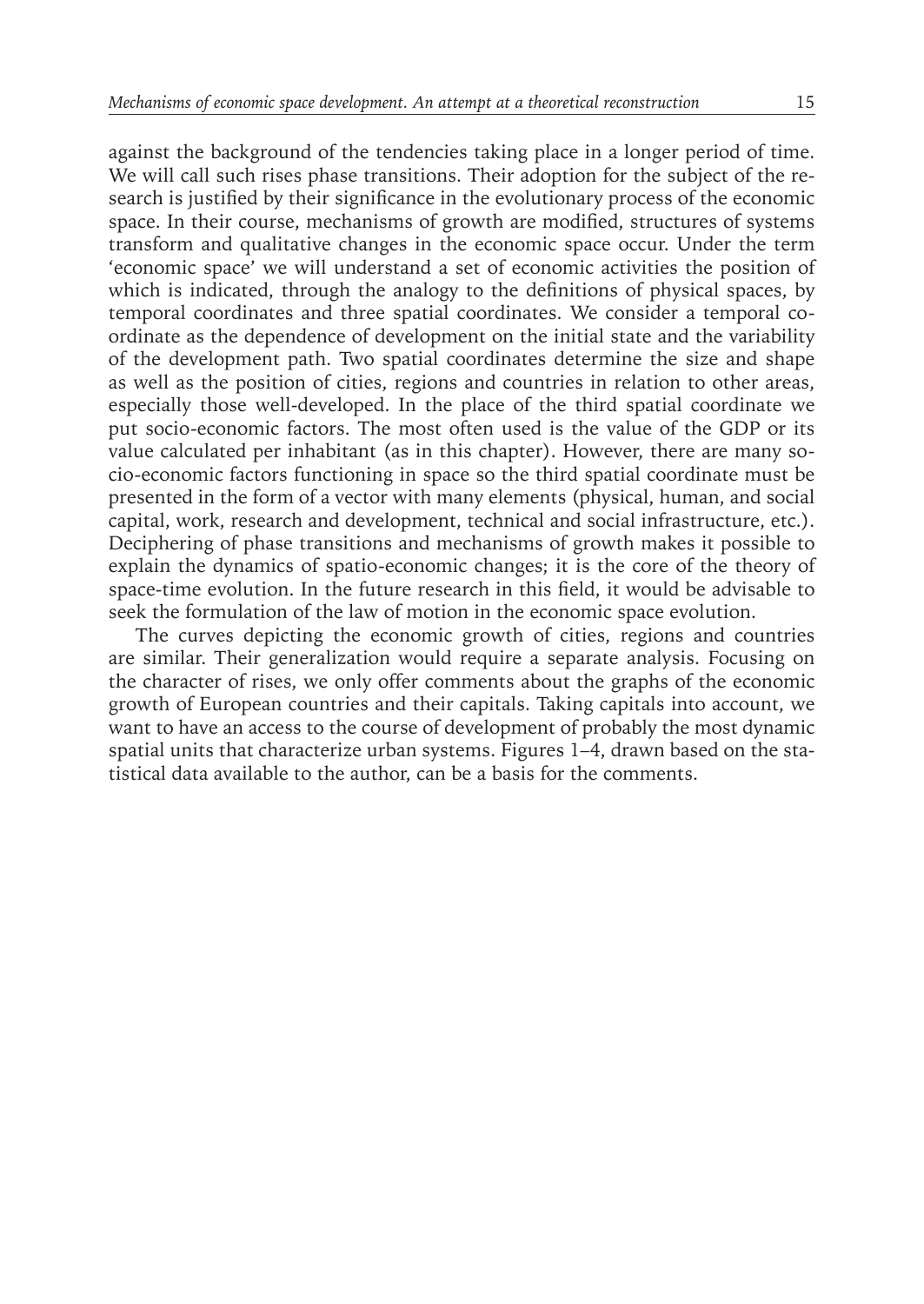

Fig. 1. Fluctuations of economic growth in West European countries and their capitals. Source: own study.

Paris

ċ

- Amsterdam

- Berlin

- Brussels

Vienna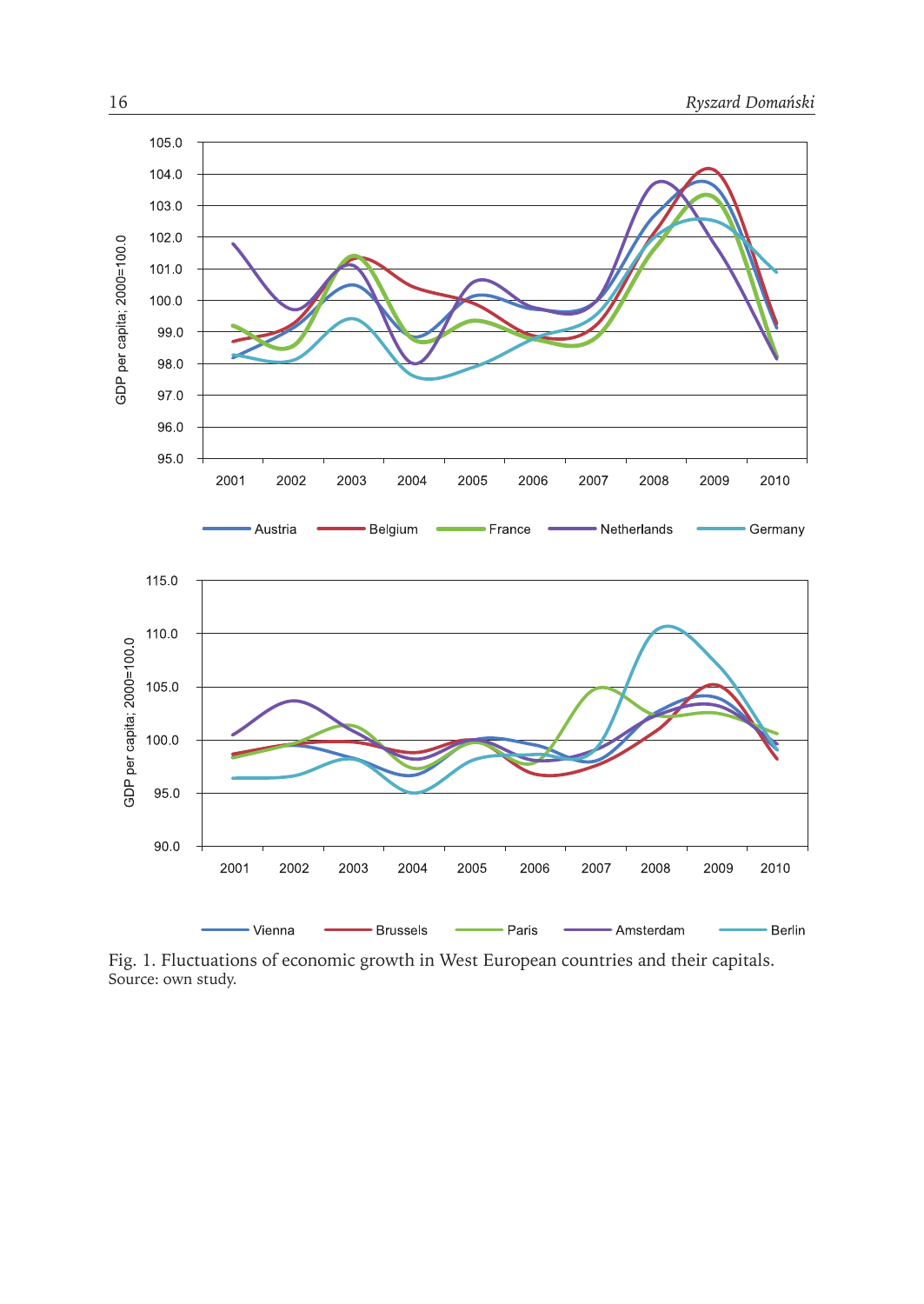

Fig. 2. Fluctuations of economic growth in Mediterranean countries and their capitals. Source: own study.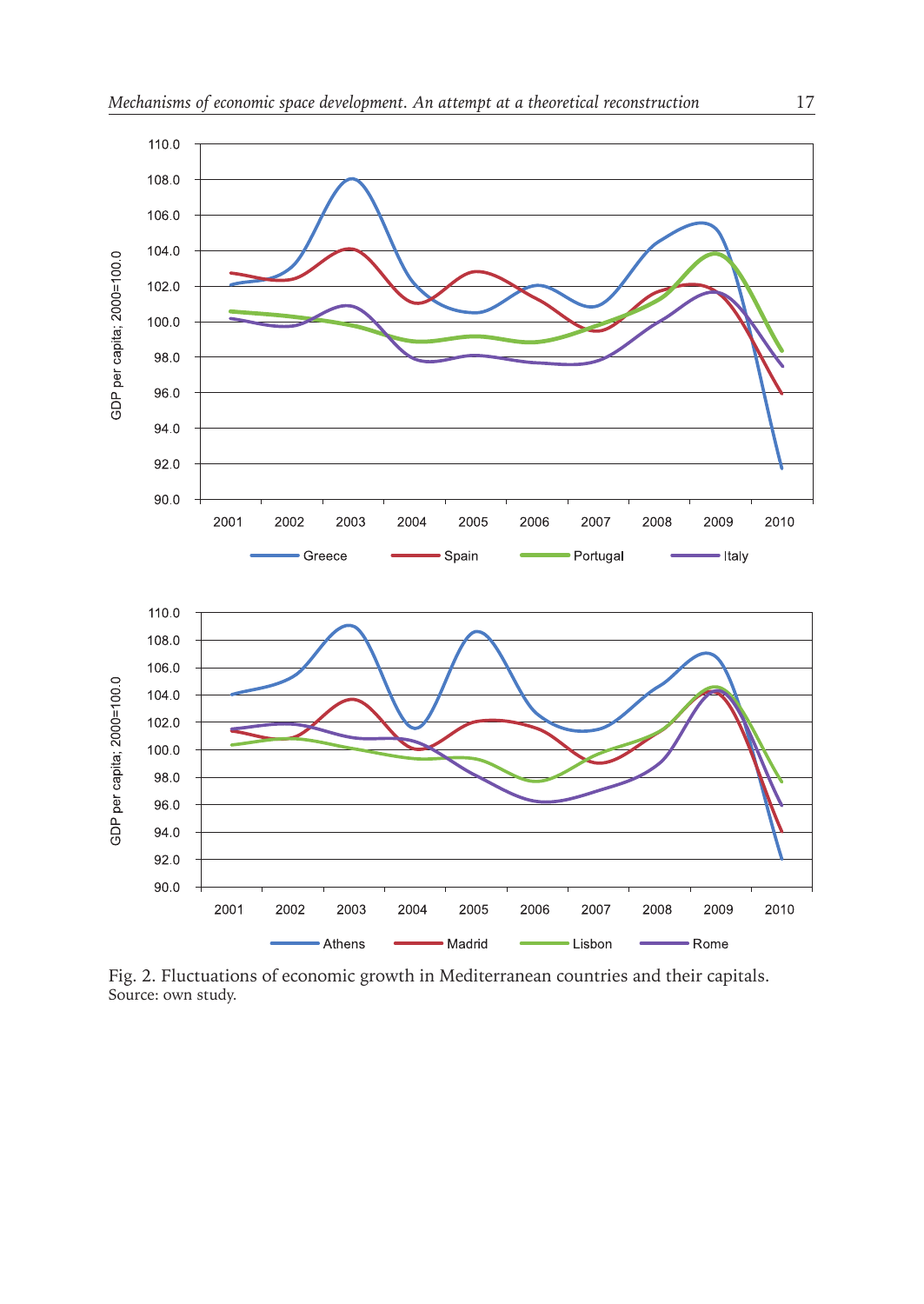

Fig. 3. Fluctuations of economic growth in Scandinavian countries and their capitals. Source: own study.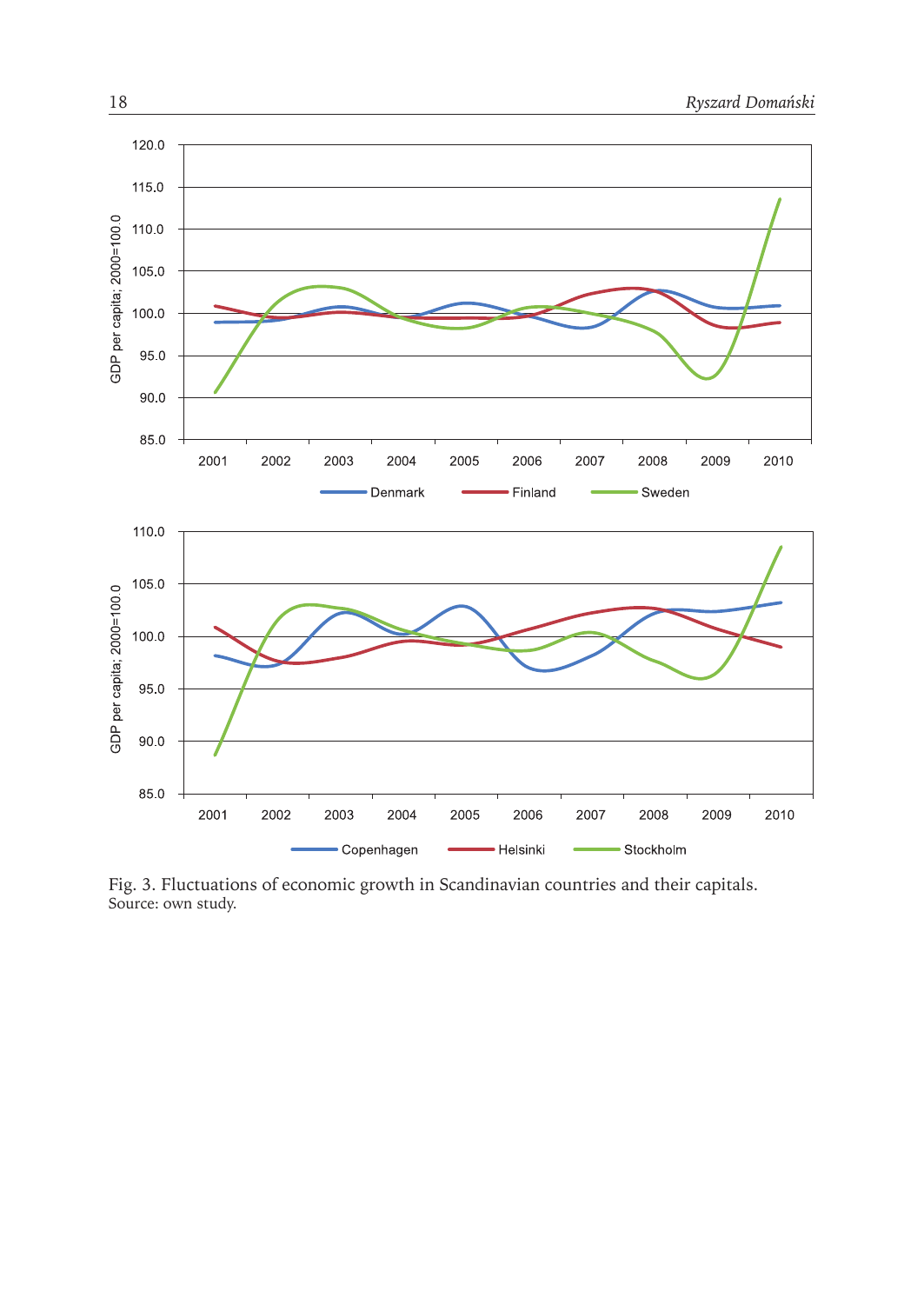

Fig. 4. Fluctuations of economic growth of new EU members and their capitals. Source: own study.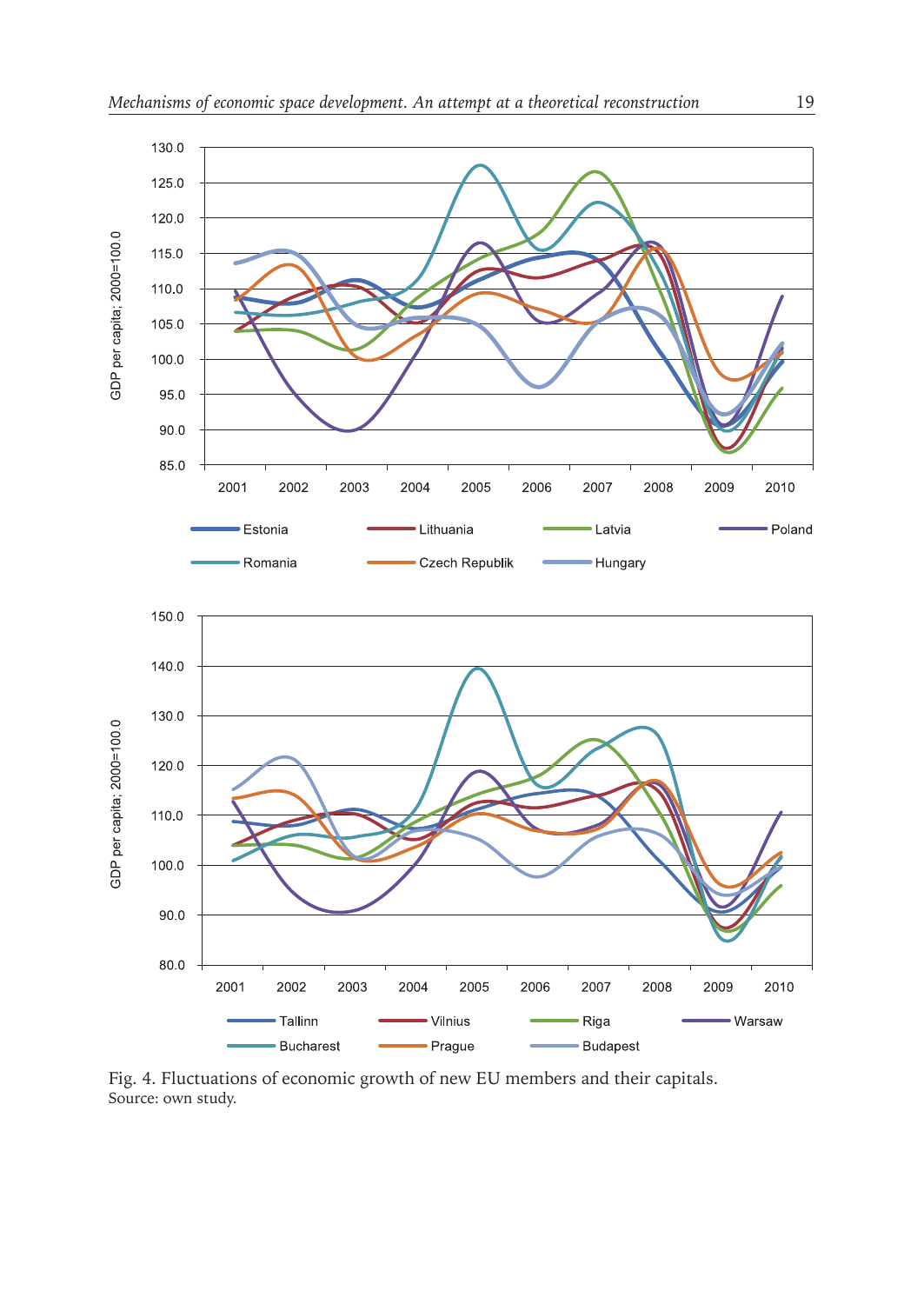## **Pulsative course of development**

The reflection on the way the processes in the spatial system of the economy take place, shown in this work, led to the drawing of the pulse curve, the curve of a smooth course and a rising trend. Both these properties concern the entire family of curves. Fig. 5 shows two of them. Curve A show periodical drops below the former levels. Curve B does not display falls, it rises constantly although with different intensity.



Fig. 5. Pulse curves. Synthesis of the development process. Source: own study.

The course of the process in time shown in Fig. 3 may be also expressed in an analytical form. A good approximation of a smooth and rising pulse curve is the function:

$$
y = A + bx + c \sin dx.
$$

Function *y* developed as a consequence of combining the periodic function expressed by the equation:

$$
z = c \sin dx,
$$

and the linear function expressed by the straight line equation:

$$
q = a + bx
$$
;  $a = 0$ , if  $y = 0$  for  $x = 0$ .

Thus, it combines the features of both these functions. Parameter *b* decides about its inclination in relation to the axis of the coordinates, and parameter *a* – about the position in relation to the origin of the coordinates. Parameter *d* decides about the distance between the points of inflection. Parameter  $c$  influences the distance between parallel straight lines tangent to their course.

What mechanisms lead to organizing the course of the process in the form of a pulse curve? These are:

- 1) stimulating innovation by the application of the factors for system development,
- 2) overlapping of the waves of diffusions of subsequent innovations (Fig. 6),
- 3) filling in the depressions in the curve by delayed adaptation processes and by autonomous and continued processes,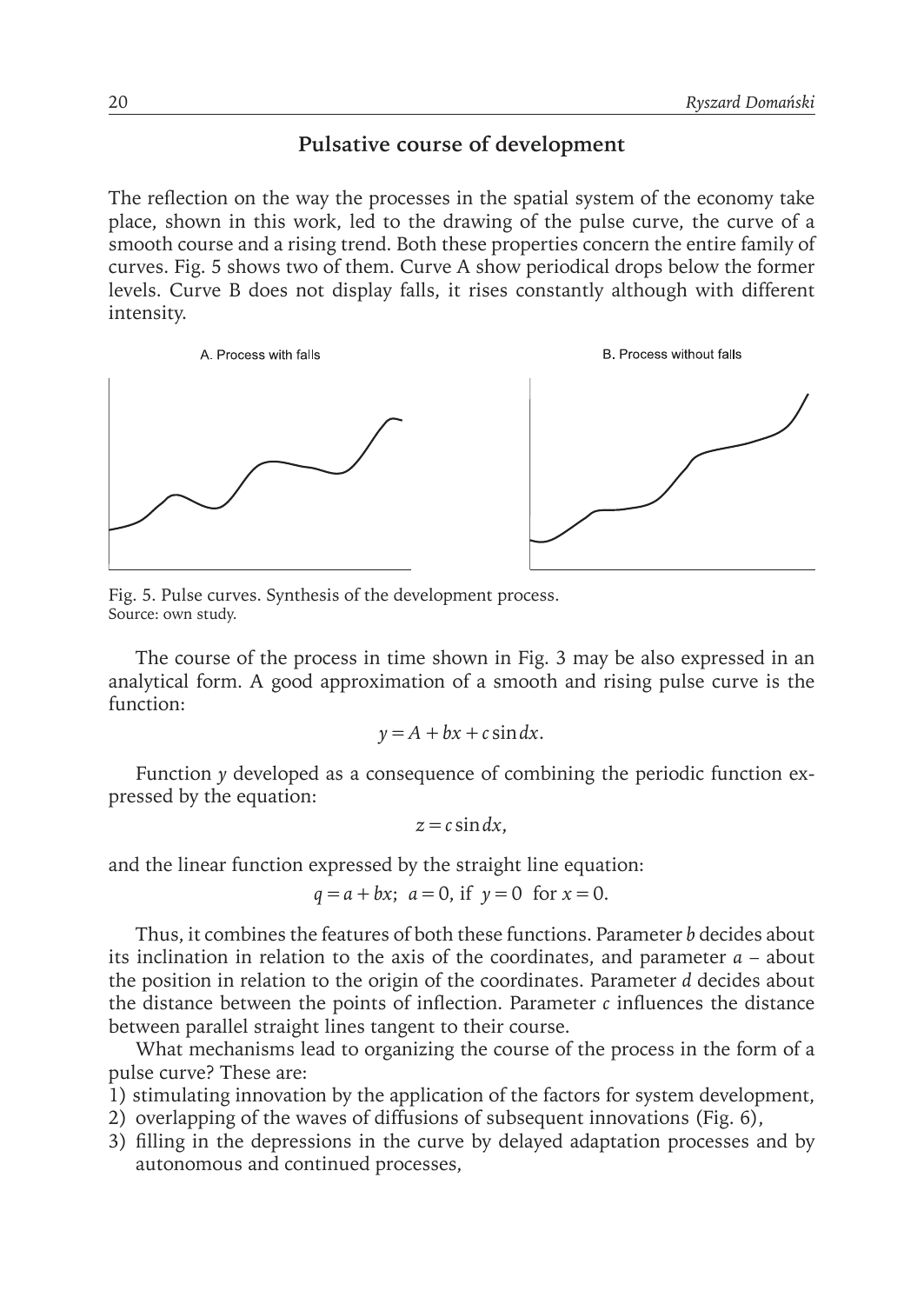- 4) increased concentration of pulsation caused by late innovations (larger scale and more effective progress),
- 5) controlling the course of the process, which can influence the choice of more effective types of innovation, the reduction of distances between next innovations, and the targeted application of other instruments shaping the course of the process in a desired direction.



Fig. 6. Structure of the development process. Source: own study.

Pulsation as a way in which spatial processes take place, has not attracted much interest of researchers fascinated by the idea of even development in time. Yet, the accumulating observations indicate that real development, even methodically managed, does not occur without fluctuations. In this development periods of the concentrated application of development impulses can be distinguished as well as cycles in the investment activity and as a result in other kinds of socio-economic activity, a jump in the development of infrastructure, and a decrease in agricultural production caused by crop failures.

Development in particular innovative waves could take place further (downward the curve) than the intersection point with the next wave. However, a dynamic economy is strong enough not to cross this point. Crossing would mean slower pace and less effective growth. It is prevented by new innovative waves. Taking no advantage of a slower pace at less effective growth and reaching a relatively lower income can be called an additional cost of innovation (the term close to creative destruction). It is illustrated in Fig. 6 by the marked rectangular. Due to the limited space, it is only marked on the one (last) innovative wave.

## **Innovations in the transition phase**

The innovation system in the transition phase should consist of the following features: a multitude of entities (actors), a multitude of factors (technical, regulatory,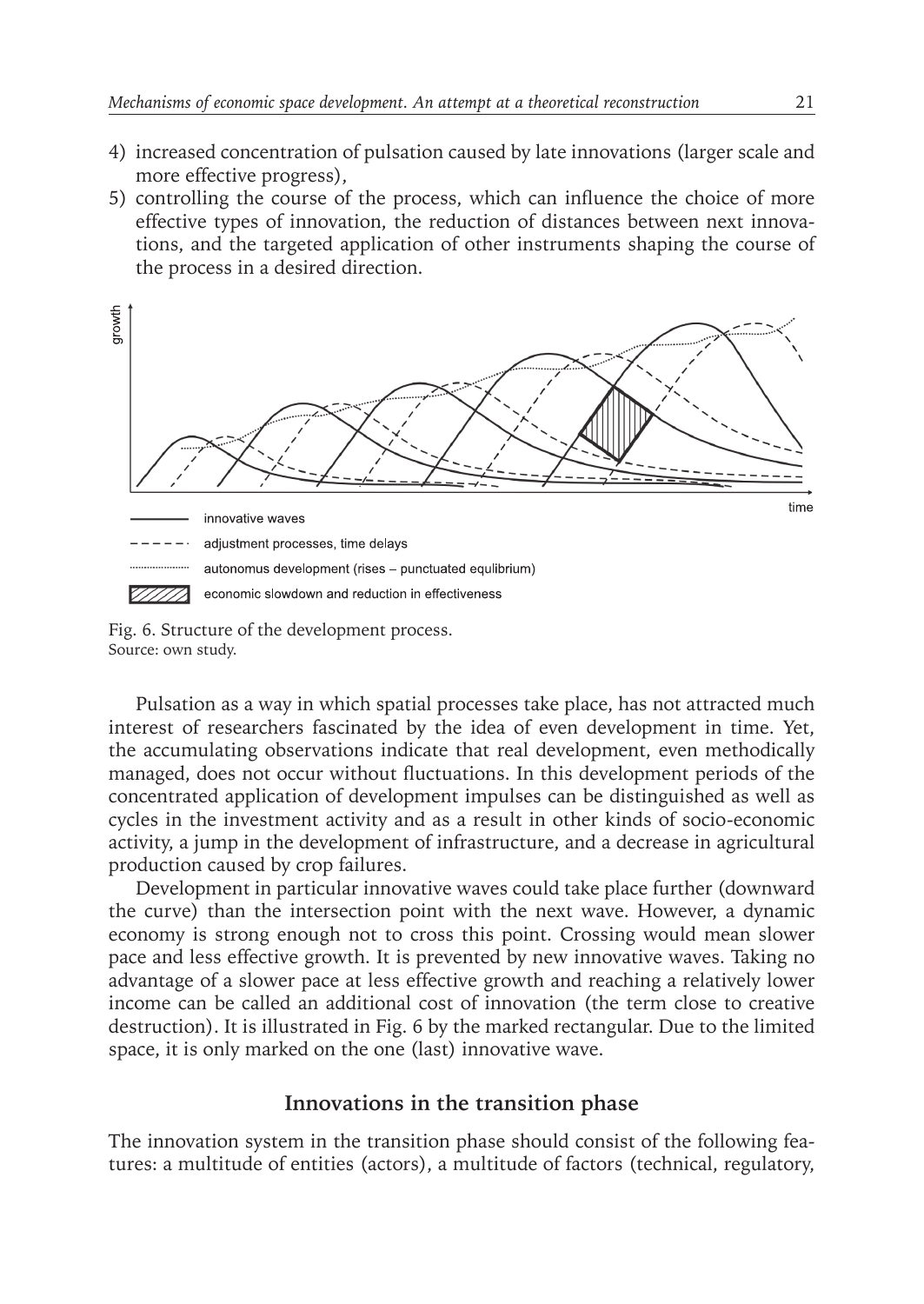social changes as well as those of behaviour patterns), a multitude of levels (micro, meso, macro), consistent implementation of programmes in the long period (Elzen et al. 2004).

A multi-level perspective presents the entire process in various scales and in the long period. However, it is too aggregated; therefore it should be supplemented with more diversified solutions. The distinction of transition types is a step towards it. There are four types distinguished by two criteria: 1) the degree of the coordination of changes between actors, networks and institutions, 2) the location of resources required to react to pressures appearing in the transition phase. These four types are named: targeted transitions, endogenous renewal, trajectory reorientation and sudden (leap) transformation.

The transition to sustainable development cannot be managed in the strict sense. There is a widespread opinion that it is a good solution to find out ways to influence the present dynamics so that it can be directed towards desirable objectives. Even a small change in the direction at the initial period of transition can be incomparably much more effective in the long term. Such an approach is metaphorically called: *to escape poverty*. This movement can be successful provided the entities taking decisions understand the development dynamics, which enables them to identify opportunities for intervention and to determine how productive this intervention can be. Such a policy suggested for the transition period is nothing less than learning by doing.

It is not possible to direct dispersed actions of entities towards defined objectives; what is real is taking initial steps based on limited knowledge and limited diagnosis of the situation, and then, after some time assessing the results of these steps, adjusting the strategy if needed and continuing the influence of the change in a cyclical process of action and evaluation.

Moreover, effective influence in this phase requires answering the following questions: 1) how to evaluate the objectives of many different entities making decisions? 2) how can the knowledge gained be used in selecting specific political tools? In the transition phase a significant role can be played by a government which should interact with the sector of enterprises and social institutions, not giving up the traditional policy of governing and controlling. The occurrence of tensions is unavoidable in these interactions. On the one hand, a government should act at the same level with other entities and, on the other hand, it should stand above and apply monitoring instruments.

How to deal with these tensions is an open question and the choice of a solution depends on a specific case. A government strategy should be based on the evaluation of the dynamics of the cases which are subject to the influence of strategies and objectives of various entities. It is not clear how to achieve that and there is an ongoing debate about it. The solution often suggested is building a vision (Korcelli et al. 2010; Markowski 2008). It means that various entities should discuss longterm objectives and, in the negotiation process, reach some level of agreement. Next, the vision ought to be applied in the identification of subsequent steps on the way to implement objectives.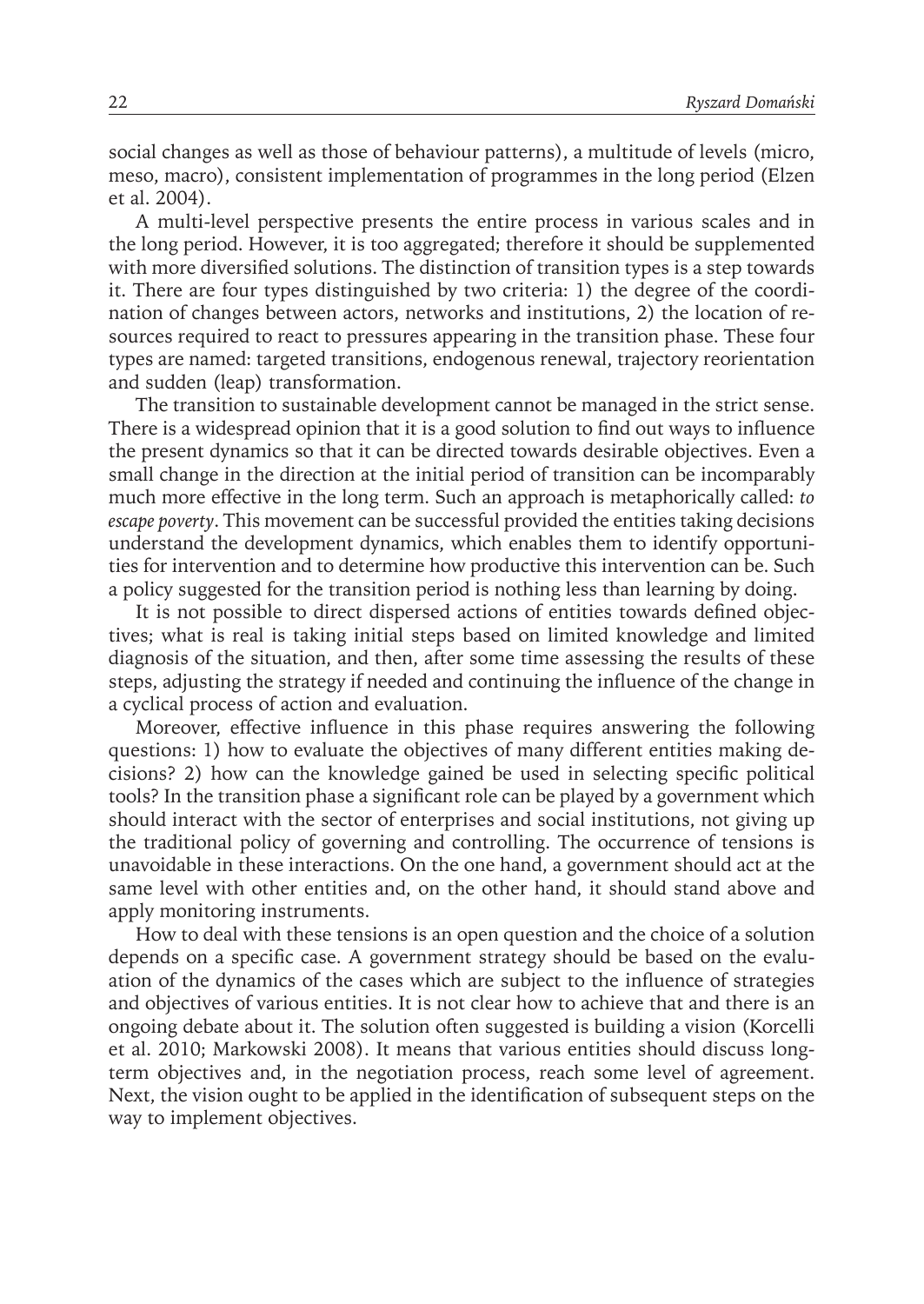#### **Emergence of the complexity of spatial systems**

Emergence can be defined as the development of new, coherent structures and properties during the process of self-organization in complex systems (Corning 2002, pp. 18–30). Common features of emergence are: 1) radical novelty, 2) cohesion or correlation in integrated wholes which last over a certain time, 3) a global or macro level displaying the features of a whole, 4) is an effect of a dynamic process which develops, 5) can be perceived and understood.

Emergence can be weak or strong (Saviotti 2011, pp. 141–142). It is weak when the system creates properties as a result of interactions at the elementary level. It is strong when the system has properties not related directly to its elements. In other words, emergent properties are not reducible to the elementary level. A new whole is not only larger than the total of its part, but it is not reducible to them. The term of emergence, especially in its strong variety, is closely related to many terms used in the economics of innovation and knowledge. These terms include: 1) qualitative change, 2) discontinuity, 3) a paradigm, 4) technological trajectories.

The statement that economic development is characterized by a qualitative change means that in its process new units emerge which are incomparable and thus cannot be explained or reduced to the units existing earlier. The emergence of such units lead to the discontinuity of the process. This is the type of discontinuity which is included in the term of a scientific and technical paradigm. The development of a paradigm starts from a revolutionary phase in which new issues or new research methods emerge. Then, the incremental phase follows where new principles of a paradigm can be applied in an increasingly wide range. In economic geography the transition to theoretical, quantitative and contemporary evolutionary geography can be recognized as the change in the paradigm.

The emergence of discontinuity and a qualitative change is closely related to a series of terms such as creativity, creative reaction, gradualism and saltationism, a punctuated equilibrium.

The innovative system consolidates when structural emergent properties leading to an organized complexity support the introduction of innovations as emergent properties, which in turn are able to support further improvements and new qualities of the organized complexity of the system (Antonelli 2011, pp. 39–45).

As seen in Fig. 7, each company directs the production of technological knowledge into a simple space of knowledge with two features  $(X_1 \text{ and } X_2)$  depending on the ways the locally available external monetary results of knowledge are used. In the initial period, each company shifts from points *A, B, C* respectively, directs its technological strategy to *D* or *E, F* or *G, H*, or *I* depending on the external context. In turn, after being rooted in some of the points, a new direction inside the corridor can be chosen, determined by internal properties which include the earlier path.

Depending on the quality of interaction and the scope of knowledge, some directions are favourable, others are resistant. Fig. 7 shows that company *A* is forced to direct its innovative process in direction *E* rather than *D* as a result of the organized complexity of the *LMNOP* system. Company *B* will direct towards *F* rather than *G*. If other companies operate like firms *A* and *B*, the structure of the existing network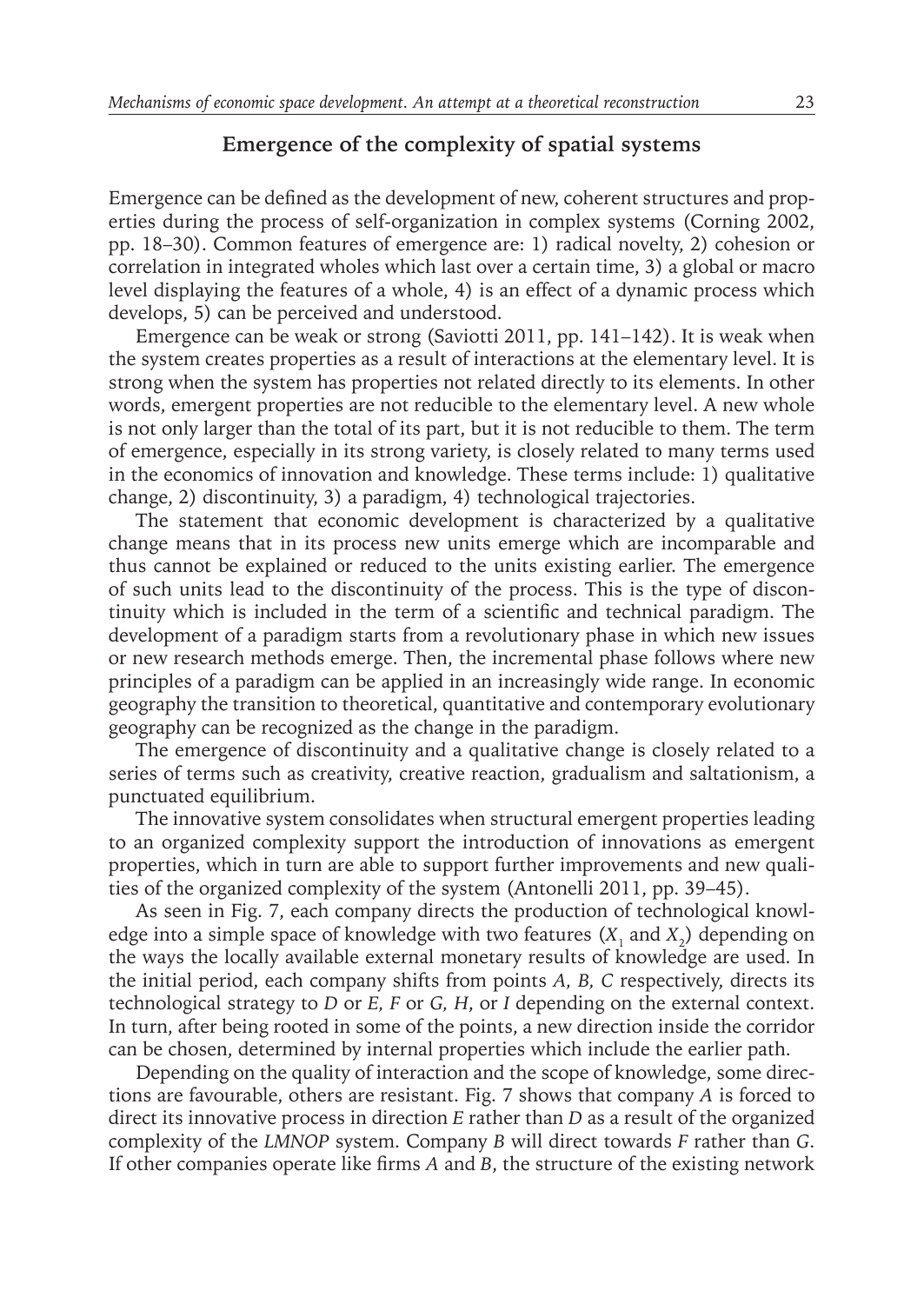

Fig. 7. Directions and shifts in the creation of technological knowledge. Source: Antonelli (2011, p. 39).

will change. The new architecture of the network will appear. Its management will change in relation to the capability of each new member trying to enter and participate in a new flow of information inside the new architecture of the network.

If a structural change increases the real size of external effects of knowledge and interaction, self-driving processes occur. As long as additional changes strengthen this dynamics and consolidate the network, the process accelerates.

The organization and architecture of the network structure changing inside

and between sectors, clusters and subsidiaries is the result of a collective process. Every company can shift in such a space of knowledge and create new knowledge, making use of greater closeness as well as strengthening information channels and interactions with other companies inside the knowledge coalition clustering in nodes (the darkened part of the drawing), where the complementarities of knowledge can be more valued. As a result, new innovative systems based on coalition and nodes, and a coherent complementarity emerge (others fall) whereas the direction of knowledge is formed by the tendency of each firm to the collective convergence of the research strategy. The levels of organizational complexity of an economic system emerging in this process are endogenous and are an emergent property themselves.

The emergence of new levels of organization and complexity occurs under the influence of new interaction systems. Yet, the interactions of decentralized and dispersed actors alone do not explain the creation of a new, better organized order. The order appears when actors have an appropriate capability of the absorption and creation of coherent entities from the elements of knowledge (Robert & Yoguel 2011, pp. 417–447).

The real implementation of technological and organizational innovations by each actor in each point of time results from a long process of feedback which enable creative reactions at the system level through constant changes on the market of goods and production factors and the appropriate strategic reactions of companies. Firms respond by expenses on research and development and also on the mobilization of the inner knowledge unarticulated and competence on the one hand, and changes in the interaction structure in the knowledge sphere and its surrounding area which give access to the external knowledge on the other. Therefore, the conversion of adaptive reactions into creative ones is not a point and single event which occurs in the isolation in time and space, but rather a collective process which is sustainable at the system level. Innovative capability of the system is its emergent property, a sensitive process which occurs when a certain amount of supplementary conditions and circumstances is formed and their cohesion enables constant activity and sustaining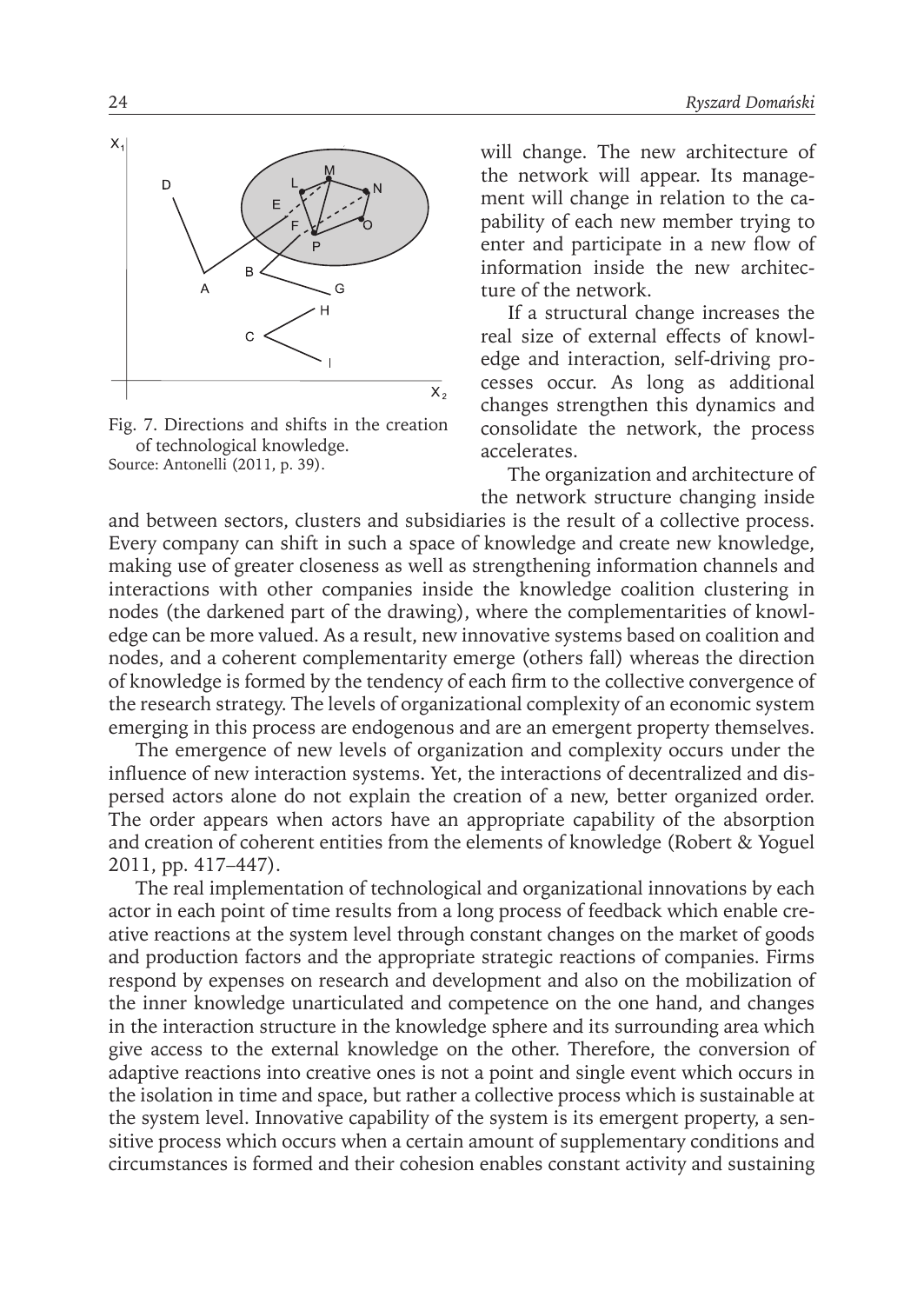in time. The dynamic coordination of structural technological changes becomes necessary, but very difficult due to the variability of each element of the system.

#### **Resilience and resistance of the economic space**

Discussion on the fluctuation taking place in the economic space brought many new elements to the knowledge on the variability and adaptiveness of the economy of cities and regions subject to harmful events and extreme pressures. Research interests focused on the issue how and why local communities react to considerable disturbances and how they move from the continuity of development to a change, and vice versa. Another area of interest was normative issues, i.e. how positive results can be increased, construed and described. It was considered at the same time what institutional instruments can be developed to make it possible to warn enterprises, regions and organizations and prepare them better for disasters and losses.

In the post-Keynesian literature, under the influence of economic achievements after the World War II and long-term prosperity, e.g. as a result of political regulations there appeared opinions declaring "the death of economic cycles". These opinions turned out to be premature. New studies dealing with economic cycles, simultaneity and asynchrony in the occurrence of economic developments, sources of variable sensitivity of regions, especially the structure and diversification of industry came into light. These kinds of studies were usually based on Keynes' theory of the economic cycle.

A new turn in research took place at the end of the 1970s. The studies of economic geographers turned in the direction of regional production networks, regional systems of innovation, regional competitiveness and many other issues related to inequality in the economic development of regions. In the several last years regional economic cycles and economic fluctuations became popular again in the research area (Martin et al. 2016). The main issue in those years was the degree of synchronization of regional economic cycles, i.e. the degree of co-occurrence of movements on regional paths of economic activity, identifying both trends and cycles. Some publications focused on the statistical identification of the relative participation of regional factors and factors particularly regional in spatial diversity of economic cyclicity. Others dealt with statistic methods enabling the isolation of trends and cyclicity and their interactions in the process of development.

Some authors claim that since the beginning of the 1980s a slowdown in the American economy had come to an end and it entered the period which was called great modernization. Yet, these kinds of studies dealt only with year-to-year changes in economic growth, which did not reveal the depth of subsequent recessions.

Great Britain debates about whether and to what degree economic fluctuations have left their mark on the economy over the last 40 years. Starting with the early 1970s, when the so-called post-war "golden age" came to an end, the economy has been subject to a series of deep recessions, deeper than those before the war. The opinion that economic cycles did not die was confirmed. Along with the slowdown in the economy that took place in the mid-1970s and especially in the first years of the '80s and '90s, economic cycles returned but with a stronger force. Four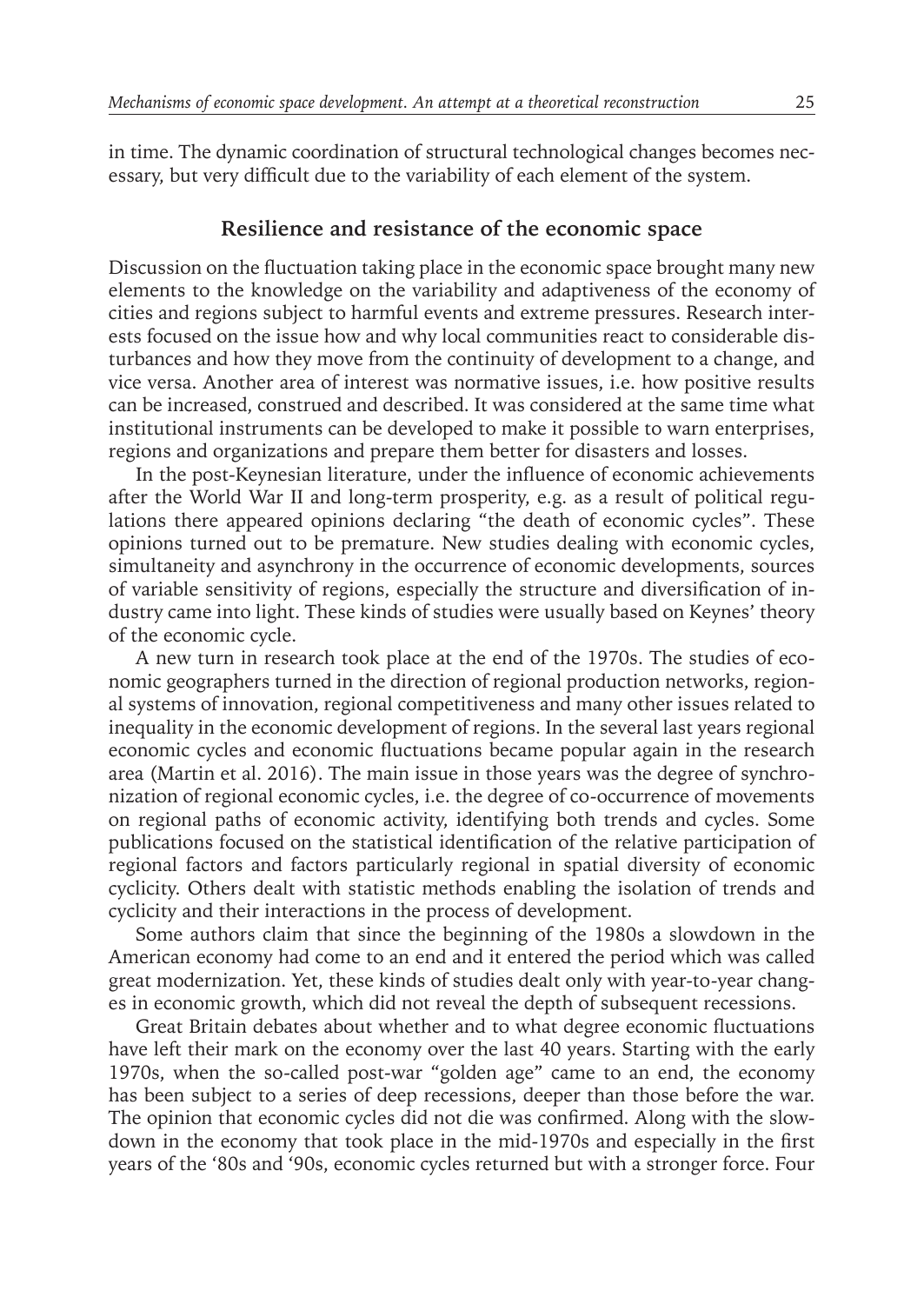recession periods were identified, namely 1974–1976, 1979–1983, 1990–1993 and 2008–2010. Beginning with the early 1990s to the late 2000s, the British economy entered a new "golden age" free of economic breakdowns, similar to American great modernization. However, both in Great Britain and in the USA, and also in many other countries, the boom of the 1990s and 2000s turned out to be unstable. It was followed by the financial crisis which caused a cyclical production breakdown, the largest since the Great Depression (1929–1933).

It is important how deep and diversified the influence of recession on regional economies is. The depth of recession and the pace of rebuilding the dynamics of the national economy reflect the recession and recovery of the economy of particular regions. What is more, spatial variability of recession can deepen interregional inequalities in terms of employment, household incomes and the well-being of the population. Some regions affected by negative consequences may not find sufficient power and means to regain the lost condition in the next phase of the economic cycle. A further effect is the emergence of regions with permanent depression. Leaving this condition is hard, because of hysteresis, i.e. the dependency of the development path on the previous states. In the long period, the development path of a region can be perceived as the succession of recession phases and the recovery with turning points in the form of peaks and troughs.

The term which is used in discussions on recession is resistance. It describes how recessions affect the economy of regions. The main idea of this notion is that it enables describing how an entity or a system reacts to unfavourable breakdowns and how it recovers from them. First of all, attention was paid to how long it takes the system to return to the condition preceding the breakdown and if it is really a return to this state or if it is shifted to another, better state. The term 'resistance' derives from physics, but it is also applied in biology, psychology and economics and it has been recently included in geographical and regional studies. Martin et al. (2016) distinguished four dimensions of regional resistance in case of the recession, namely: a) resistance to or the degree of sensitivity to or depth of the reaction to a shock, b) the pace and degree of recovery, c) reorientation or a change in the direction of development and the adaptation of the regional economy in the reaction to a shock, d) renewal or a degree in which the regional economy regains the condition it had before the shock on the development path or shifts to a new path.

Adapting the notion of resistance to the research on the regional economy, the authors mentioned developed these ideas in many ways. First, the authors emphasize that the resistance is not a simple, static, state of regional economy, but a complex, multilateral process, in which four steps can be distinguished: a risk or sensitivity to the shock of companies, industries, employees and institutions situated in a region; the resistance of these companies, industries, employees and institutions to the influence of shocks; vulnerability of companies, industries, employees and institutions to the adaptation which enables the recovery of main functions and activities or in other words, the susceptibility to reorientation; the degree and character of the improvement of the regional economy after a shock.

Second, this sequential aspect of the resistance process depends on the character, depth and duration of recession, on the earlier development path of a region and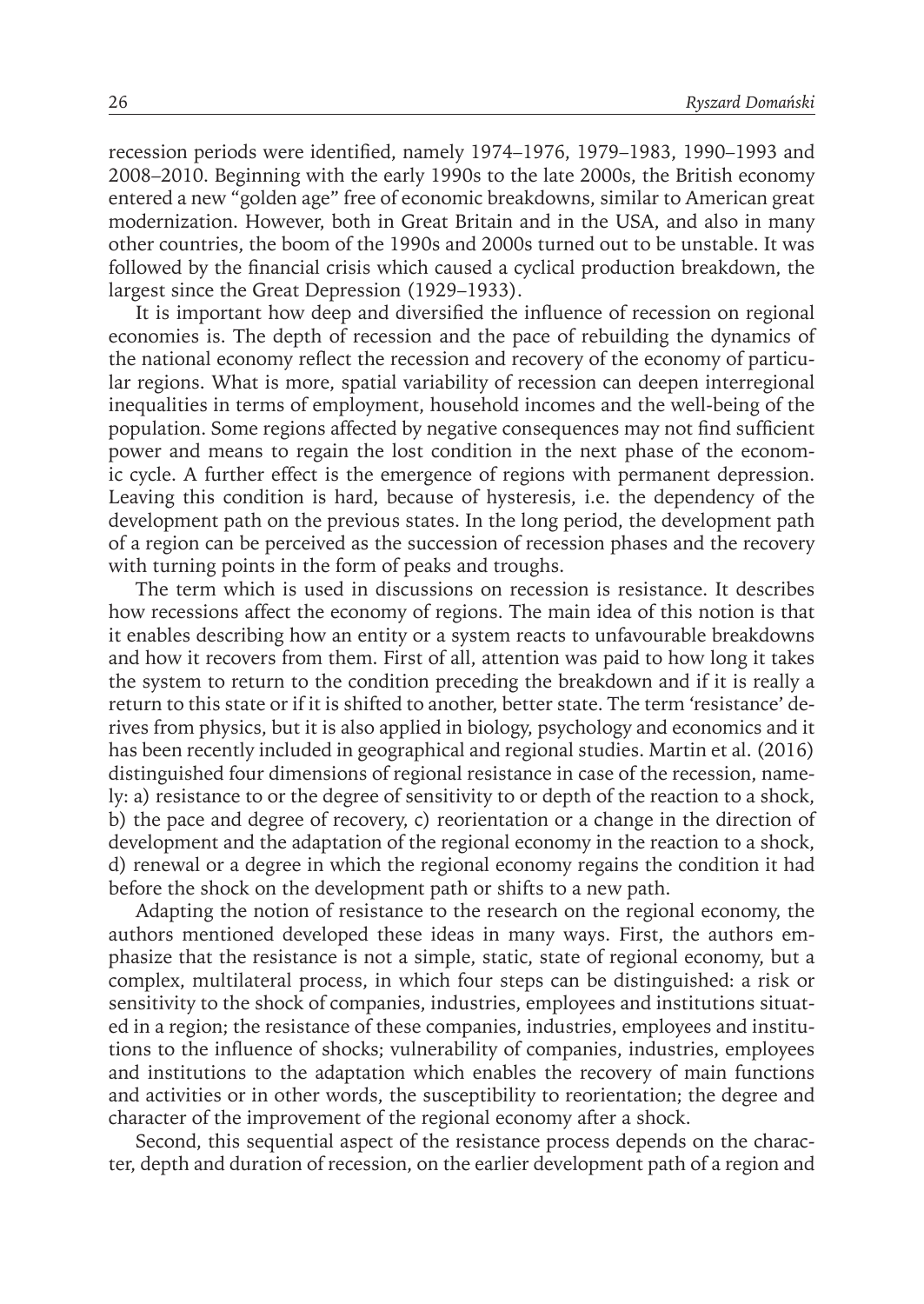on the other determinants of this development path (the structure of the regional economy, resources, capabilities and powers of local and national institutions along with other ways of support on their part, e.g. by the policy of well-being, the programme for supporting enterprises, etc.). These determinants influence the risk and resistance, recession disruptions, but they themselves can be subject to the changes produced by the shock and adjustments, giving in to the pressures of the shock or being the reaction to it.

#### **Development code of the system of regions**

Dendrinos prepared an in-depth conception of large cities' evolution deriving from the theory of high-complexity systems and mathematical ecology (Dendrinos & Mullally 1985; Dendrinos 1992). In short, it can be presented as follows. Correlations combining elements of the economic space stimulate multiple interactions (economic, social, political, cultural, ecological etc.), which manifest themselves as national, international and inter-period flows. The main types of such interactions are the population migrations, the exchange of goods, capital and information flows. Movements in time and space co-occur with them leading to the dissemination of such phenomena as new technologies, ethical standards, ideas or diseases. Other examples of interactions include spread of unemployment, poverty and environmental pollution, the exhaustion of natural resources, political dominations, cultural paradigms and demographic changes.

Interactions of the elements of the system sustain the resources distributed in particular points in space and time at levels which are not random. Spatial interactions result from social (individual and collective) effort taken to achieve reasonable, a relative net parity of attractiveness of the places constituting the system. This effort acts in the period of dynamics as a valve regulating the size, directions and specific flow paths of various resources located in different points in time and space. These flows act as equalizers of existing attractiveness between places.

Dendrinos documents the hypothesis that the evolution of each large metropolitan area is determined by a code which can be empirically attributed to it. This code is the result of the potentials of all the remaining metropolitan areas and calculated individual and collective, dynamic behaviour of particular areas. The basic principle determining this code is a parity of relative attractiveness prevailing in the national and international pattern. A continuous tendency of particular agglomerations to reach a favourable parity of attractiveness causes fast changes in their socio-economic structure in a short time horizon. In a long time horizon, the level of a relative parity is subject only to slow dynamics.

The results obtained by Dendrinos are interesting and foster other attempts in this field. This part of work presents the results of experimental research on the socio-economic dynamics of Polish voivodeships. The use of the term dynamics instead of evolution results from the fact that we have statistical data for a shorter period and as a result it will be hard to find the evidence for the existence of the aggregated development code of the regional system forming in a more distant time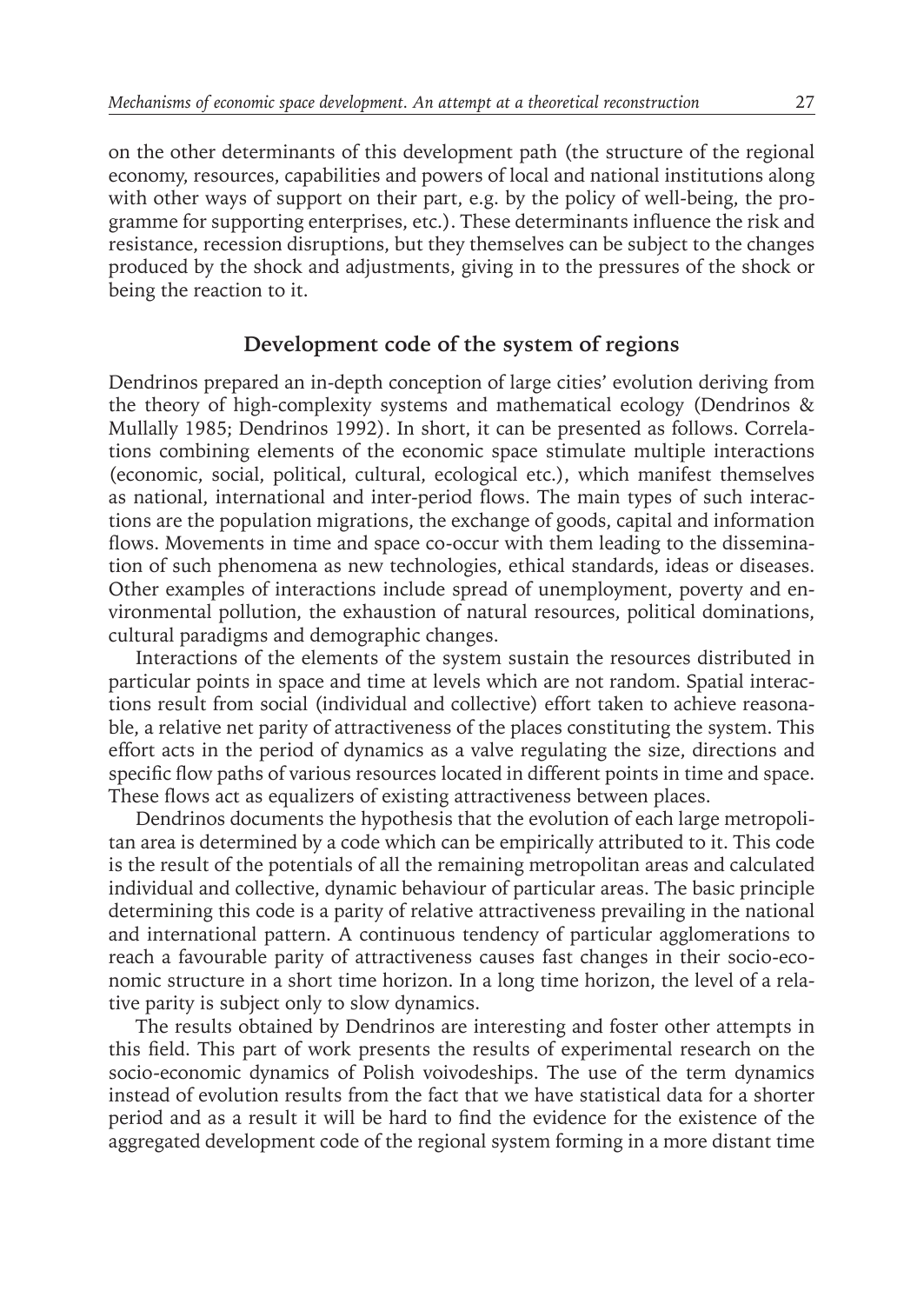

Fig. 8. Organization of the trajectory with the use of two frames of reference: Poland=1.000;  $1995-1997=1.000$ . The symptoms of attractors.

Source: own study.

horizon. We perform this experiment with a hope that at least the *symptoms of such a code* will appear.

The phase portrait shows (Fig. 8) many information on the qualitative features of the system. It has also a heuristic meaning, because it suggests a way of discovering new facts and relations between them.

In particular, a hypothesis can be formed, according to which the distribution of the trajectories of regions can be mapped with a curve resembling a bell, i.e. a curve of normal distribution (statistical data may show the deviation from it, i.e. asymmetry). Let us notice that most trajectories in Fig. 8 are situated in a horizontal strip, i.e. expressing the most frequent mean values. Final sections of the strip, bottom and upper, show fewer extreme values (the lowest in Śląskie and Opolskie Voivodeships, the highest in Mazowieckie and Wielkopolskie); see also Fig. 9.

The information read from the portrait partly coincides with Dendrinos' results, others are different. The difference results from: 1) Dendrinos' observations involve a longer period (the third quarter of the 20th century), 2) this period is characterized by a relatively smooth line of development (disturbances were only caused by the 1974 oil crisis), 3) the period covered by this research indicates the duration of the consequences of radical system transformations from 1990, 4) in the Polish regional pattern there are still differences between the population inhabiting areas of the former partitions, and also the differences between the old areas and the western and northern ones. On the basis of the qualitative features deriving from the phase portrait, one can carry out and formulate conclusions extending the scope of acquired information. In reasoning, naturally, use must be made of the previous knowledge recognized by economists dealing with regional issues and economic geographers.

Dendrinos did not formulate a precise definition of the development code governing the spatial development of a country, but he wrote repeatedly about its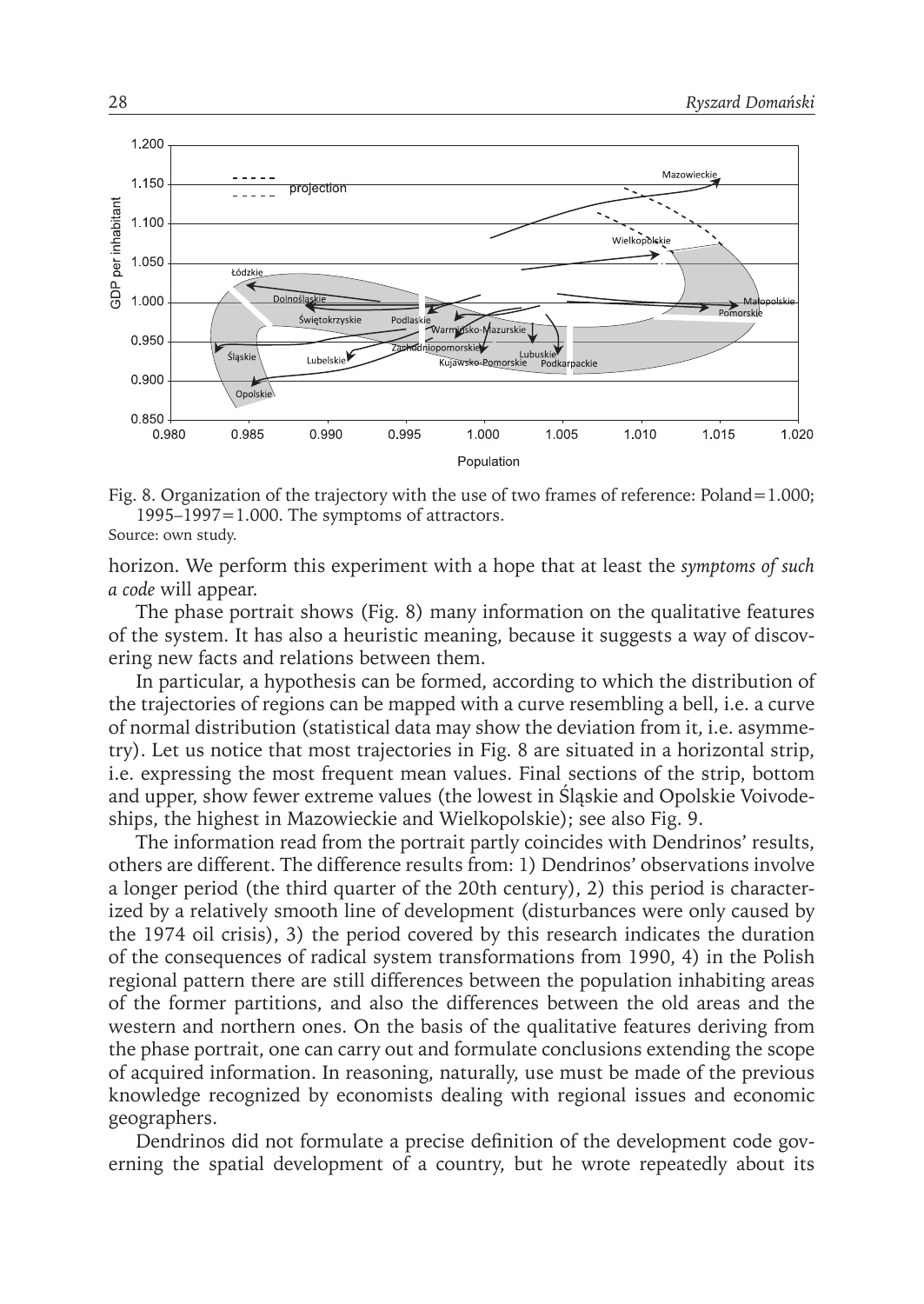

Fig. 9. Curve of frequency Source: own study.

properties. He treated these properties not only as the metaphors for the biological code. He also searched for the elements common for evolutionary processes in different areas of economic, social, cultural and ecological life and in their temporal and spatial patterns, thinking about finding the conceptions useful in the research on socio-spatial evolution. Following the convention adopted by the present author, we will adopt its concise definition, which we will try to supplement in our subsequent works. The development code is a selected, non-random macrostructure of cities and regions, dominant in the spatial development of the country and determining its growth in a long period.

#### **References**

- Antonelli C (ed.) (2011) *Handbook on the Economic Complexity of Technological Change.* Edward Elgar, Cheltencham.
- Bludnik I (2012) Wieloraka równowaga w neokeynesowskich modelach niecenowych błędów koordynacji (Multiple Equilibria in the new Keynesian Models of Non-price Coordination Failures)*. Ruch Prawniczy, Ekonomiczny i Socjologiczny* 2012, 2: 125–139.
- Corning PA (2002) The Re-emergence of Emergence: a Venerable Concept in Search for a Theory. *Complexity* 6: 18–30.
- Dendrinos DS, Mullally H (1985) *Urban Evolution. Studies in the Mathematical Ecology of Cities.* Oxford University Press, Oxford.